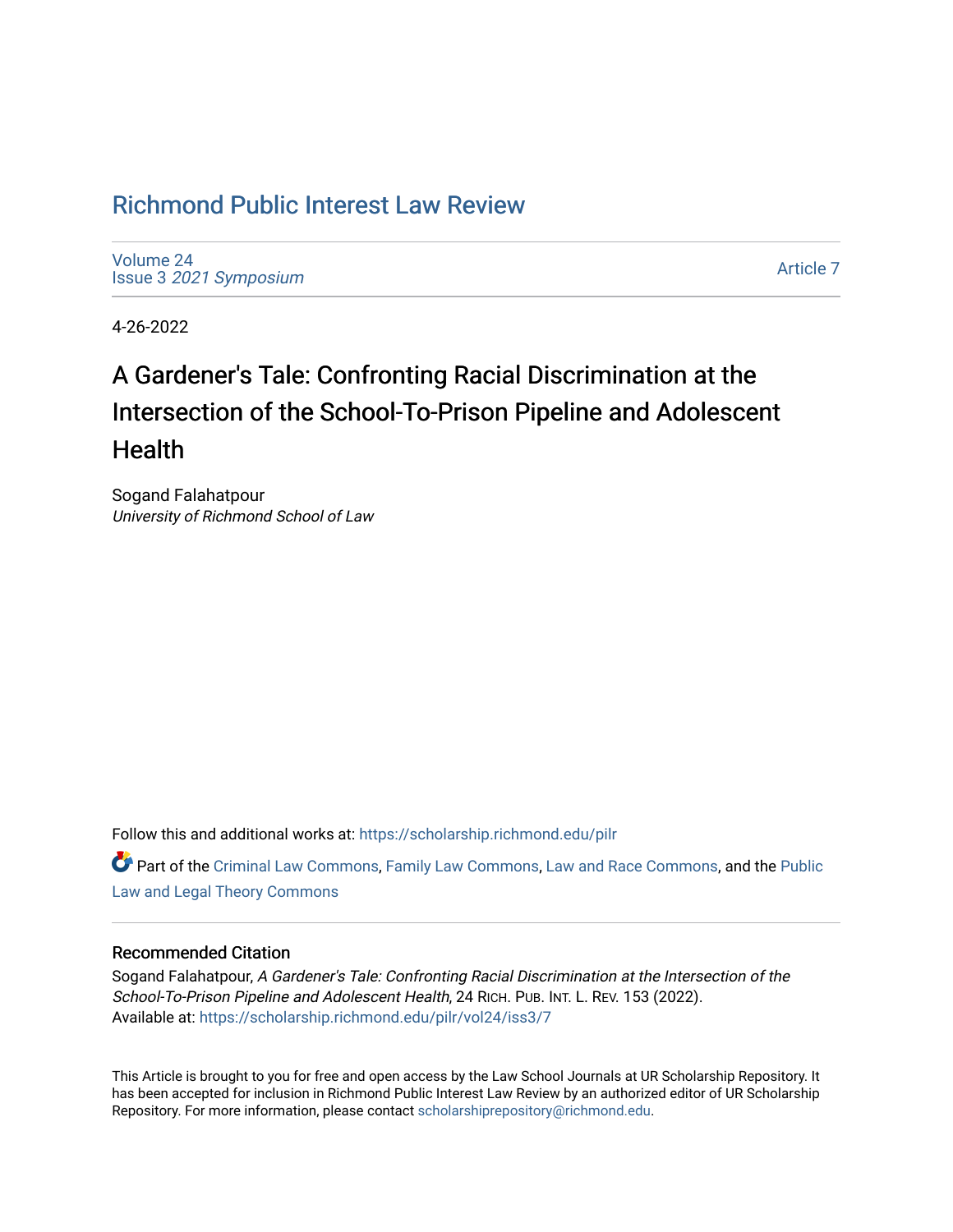## A GARDENER'S TALE**1**: CONFRONTING RACIAL DISCRIMINATION AT THE INTERSECTION OF THE SCHOOL-TO-PRISON PIPELINE AND ADOLESCENT HEALTH

*Sogand Falahatpour\**

<sup>1</sup>Camara Phyllis Jones, *Levels of Racism: A Theoretic Framework and a Gardener's Tale*, 90 AM.J. PUB. HEALTH 1212, 1213-14 (2000) (presenting an allegory about a gardener with two flower boxes, rich and poor in soil, and red and pink flowers representing the relationship between levels of racism and the impact of racism on health).

<sup>\*</sup> Sogand Falahatpour, J.D., Class of 2021 at the University of Richmond School of Law.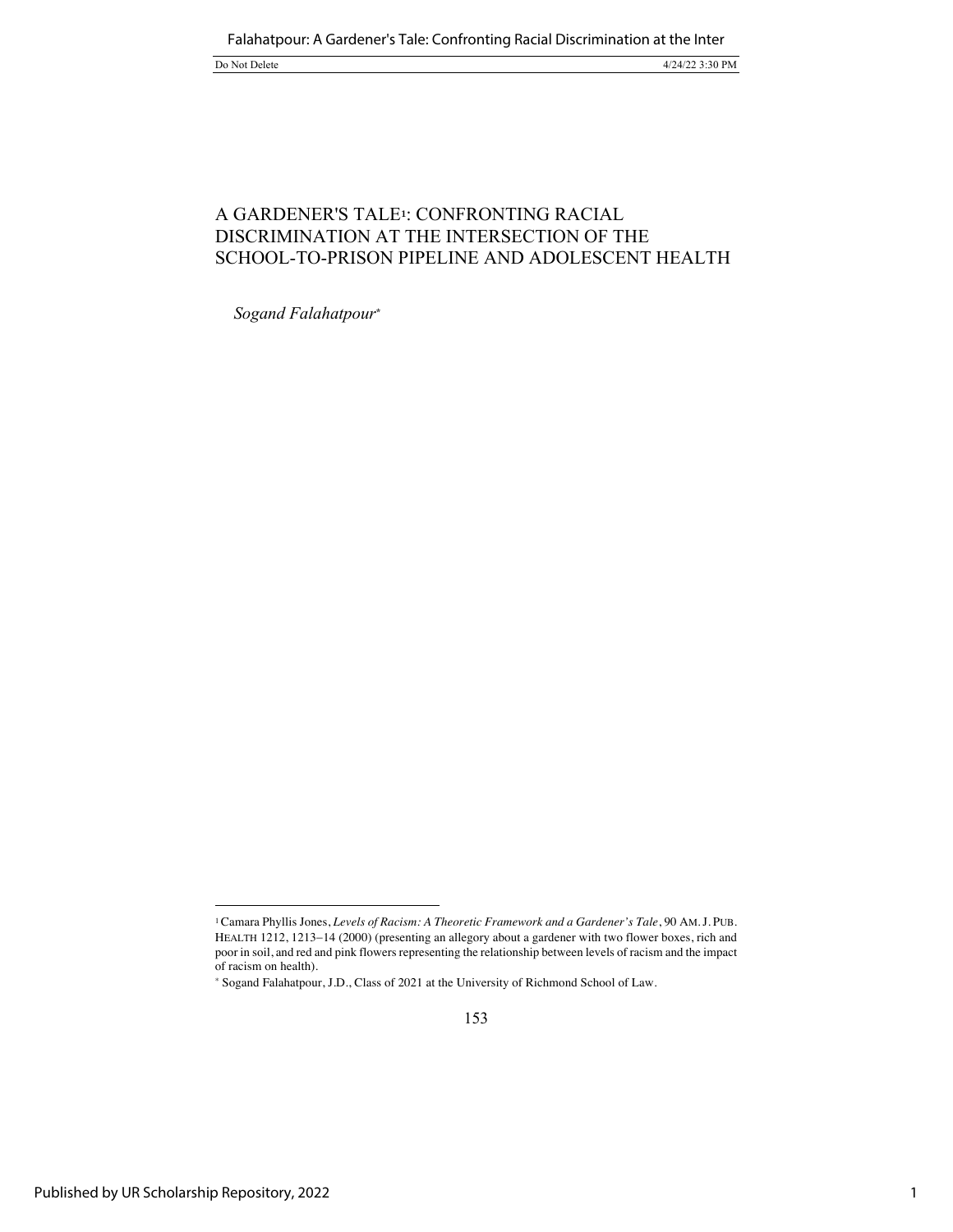#### ABSTRACT

*Racism is a public health crisis and it is killing Black youth. Systemic racism in education is a root cause of a long list of inequities faced by Black youth. These inequities compound over the years and create extreme hurdles to academic success and, in many cases, are hazardous to overall health.*

*The school-to-prison pipeline is a severe health equity issue affecting Black children and adolescents. Racism is a core social determinant of health that has a profound impact on child and adolescent health. Moreover, health is not just an individual matter; institutional and structural forces influence who has access to the opportunities and resources needed to thrive. The racial inequities fueling the school-to-prison pipeline must be viewed through a public health lens to identify leverage points for intervention.*

*A Gardener's Tale, a theoretical framework, presents racism's effects on three levels: institutionalized, personally mediated, and internalized.1 This framework presents an allegory about a gardener with two flower boxes and illustrates the relationship between the three levels of racism and their impact on health outcomes.<sup>2</sup> This comment seeks to dissect the social and legal inequities and racism embedded in America's soil and the dangers of a Gardener that is not concerned with equity.*

*Part I introduces racism as a social determinant of health and the resulting health inequities as a pervasive public health crisis. Part II explores institutionalized or structural racism nationally, followed by a discussion of Personally Mediated Racism in Public Education that Perpetuate the Schoolto-Prison Pipeline, specifically in Virginia, focusing on the combination of resource starvation: physical and emotional and overly punitive disciplinary systems. Part III outlines the theory of racial inequality and social integration perpetuating the School-to-Prison Pipeline and creating A Public Health Emergency for Black Youth. Part IV surveys the role of Internalized Racism on Psychological Functioning and Risk Behaviors in Black Youth. Lastly, Part V outlines some of the countless effective and evidence-based Best Practices & Alternative Discipline Strategies and briefly surveys recently enacted and proposed legislation.*

#### **INTRODUCTION**

"Achieving health equity requires valuing everyone equally with focused and ongoing societal efforts to address avoidable inequalities, historical and contemporary injustices, and the elimination of health and health care disparities."3

<sup>3</sup> Shobha Srinivasan & Shanita D. Williams, *Transitioning from Health Disparities to a Health Equity Research Agenda: The Time Is Now*, 129 PUB. HEALTH REPS. 71, 72 (2014).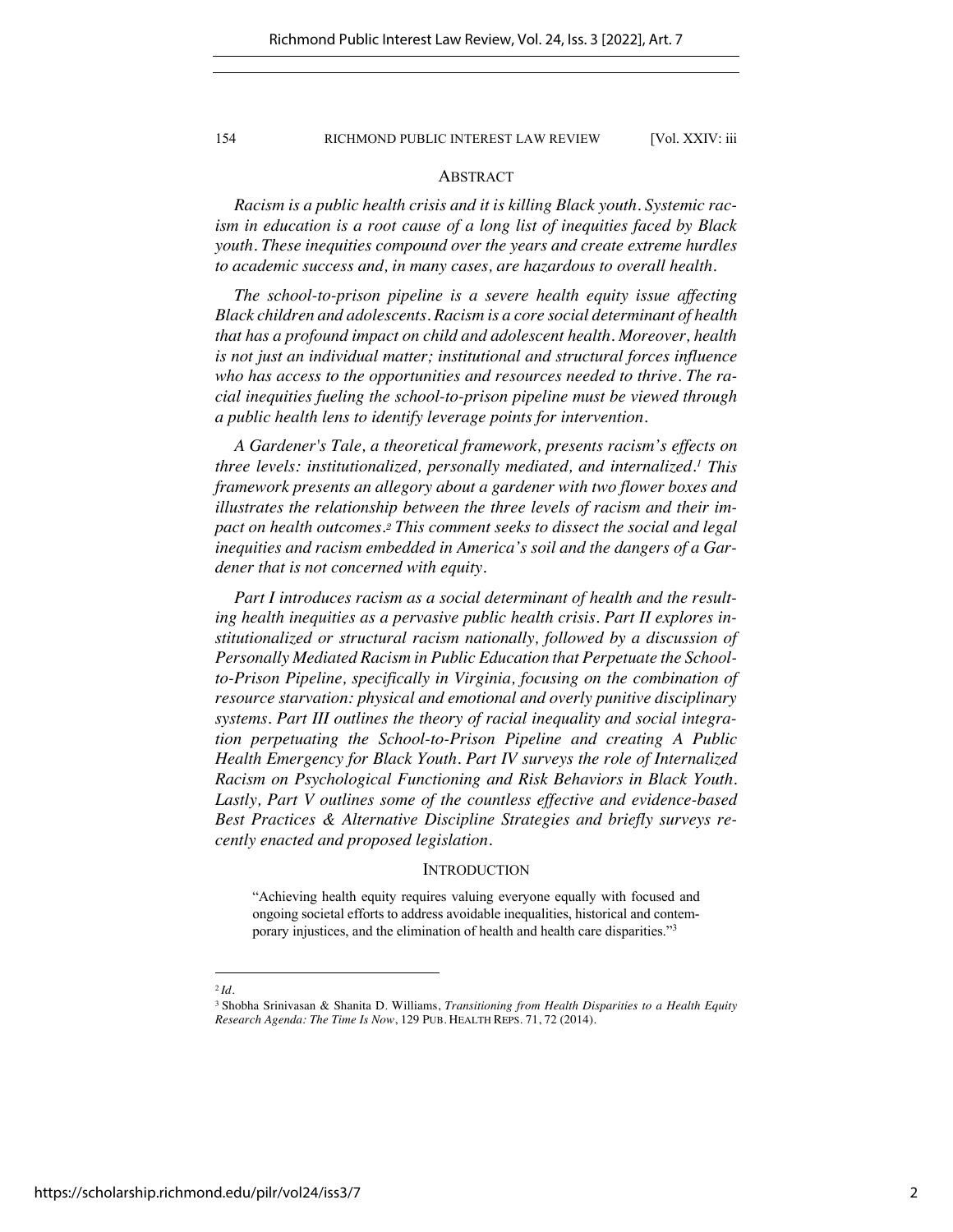The first step in achieving health equity is to define it: "if it hurts people, if it kills people, it's a public health issue."4 Racism is defined as a "'system of structuring opportunity and assigning value based on race, that unfairly disadvantages some individuals and communities,' and advantages others."<sup>5</sup> We must address racism as what it is: a powerful, structural force that restricts optimal health for all.<sup>6</sup> Whether explicit or implicit, racism operates at the individual, community, and systemic level.<sup>7</sup> Racism can impact health via several pathways: (1) reduced access to employment, housing, and education and increased exposure to risk factors (avoidable contact with police); (2) adverse cognitive and emotional processes and associated psychopathology; (3) allostatic overload; (4) declining participation in healthy behaviors and increased engagement in negative, unhealthy behaviors (e.g., substance abuse); and  $(5)$  physical injury as a result of racially-motivated violence.<sup>8</sup>

Communities nationwide gathered in the summer of 2020 to express the disgust and grief at the impacts of cultural, racial, and historical trauma.<sup>9</sup> Police violence is only one example of structural racism within our criminal justice system. Mass incarceration of people of color further illustrates how racial inequity and discriminatory practices perpetuate racialized health disparities within our criminal justice system.<sup>10</sup> The consequences extend far beyond a jail sentence when a Black individual enters the criminal justice system.<sup>11</sup>

A growing number of state and local government leaders and health organizations acknowledged racism as a critical public health concern by declaring racism a public health crisis.<sup>12</sup> Among the organizations are the

<sup>4</sup> Christine Vestal, *Racism Is a Public Health Crisis, Say Cities and Counties*, PEW CHARITABLE TRS. (June 15, 2020), https://www.pewtrusts.org/en/research-and-analysis/blogs/stateline/2020/06/15/racismis-a-public-health-crisis-say-cities-and-counties.

<sup>5</sup> Jennifer Jee-Lyn García & Mienah Zulfacar Sharif, *Black Lives Matter: A Commentary on Racism and Public Health*, 105 AM. J. PUB. HEALTH 27, 27 (2015).

<sup>6</sup> *See Racism and Health*, AM. PUB. HEALTH ASS'N, https://www.apha.org/topics-and-issues/health-equity/racism-and-health (last visited Feb. 20, 2021).

<sup>7</sup> Chloe Edwards, *Virginia Must Declare Racism as a Public Health Crisis*, VA. KIDS (Sept. 17, 2020), https://vakids.org/our-news/blog/virginia-must-declare-racism-as-a-public-health-crisis.

<sup>8</sup> Yin Paradies et al., *Racism as a Determinant of Health: A Systematic Review and Meta-Analysis*, 10 PLOS ONE 1, 2 (2015).

<sup>9</sup> *See* Crystal Milner, *'It just weighs on your psyche': Black Americans on mental health, trauma, and resilience*, STAT (July 6, 2020), https://www.statnews.com/2020/07/06/it-just-weighs-on-your-psycheblack-americans-on-mental-health-trauma-and-resilience/.

<sup>10</sup> Connor Maxwell & Danyelle Solomon, *Mass Incarceration, Stress, and Black Infant Mortality*, CTR. FOR AM. PROGRESS (June 5, 2018), https://www.americanprogress.org/issues/race/reports/2018/06/05/451647/mass-incarceration-stress-black-infant-mortality/.

<sup>11</sup> *See generally* NAT'L RSCH. COUNCIL, THE GROWTH OF INCARCERATION IN THE UNITED STATES: EXPLORING CAUSES AND CONSEQUENCES 5-7 (Jeremy Travis et al. eds., 2014).

<sup>12</sup> *Racism is a Public Health Crisis*, AM. PUB. HEALTH ASS'N (2021), https://www.apha.org/topics-andissues/health-equity/racism-and-health/racism-declarations.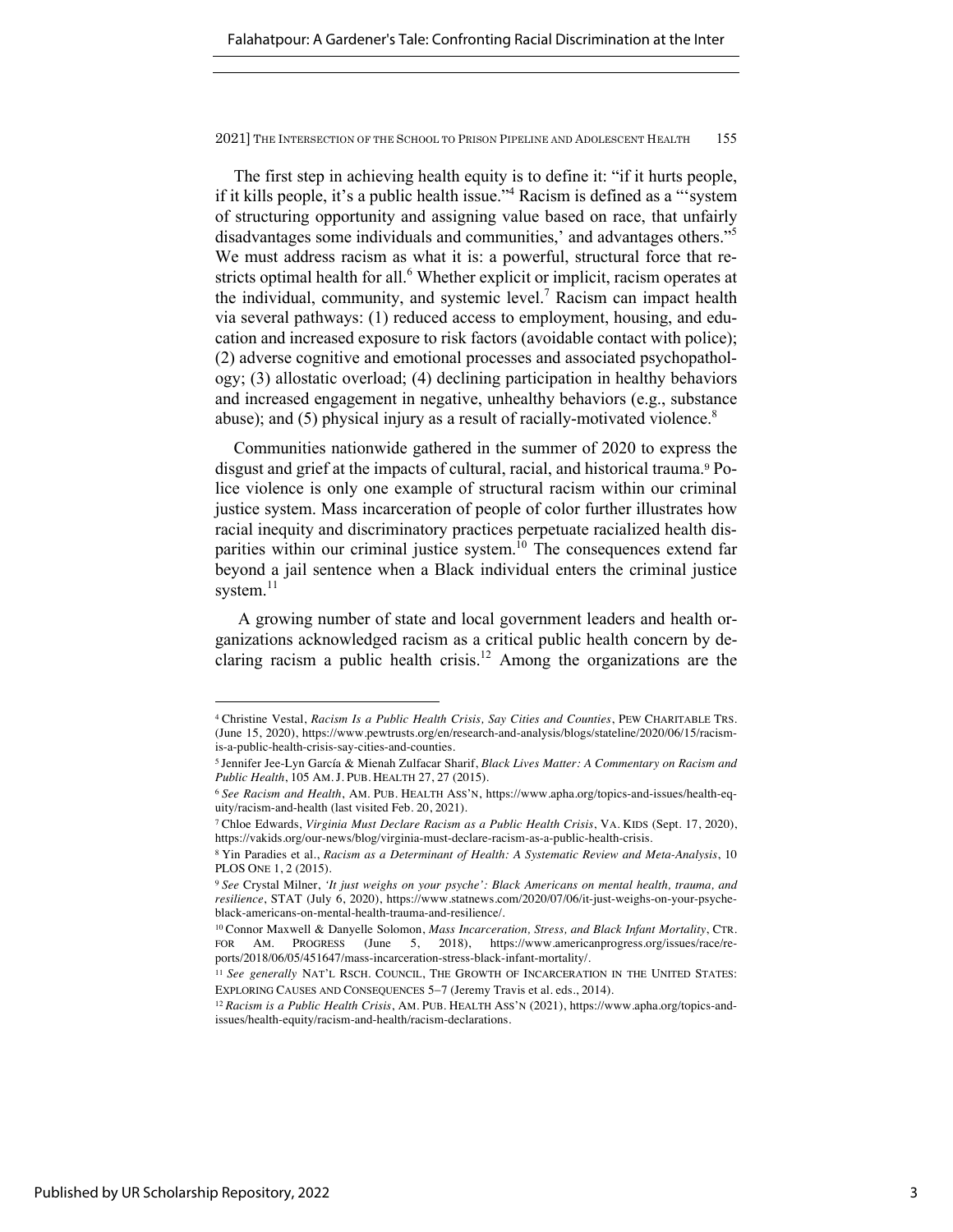American Public Health Association, the American Medical Association, the American Academy of Pediatrics, and the American College of Emergency Physicians.<sup>13</sup> The Department of Public Health has recognized that social determinants of health, including racism-propelled adverse socioeconomic conditions, are key drivers of health disparities.<sup>14</sup> Yet, public health concerns are often discussed without any acknowledgment of their connection to racism.<sup>15</sup> Local, state, and national goals to eradicate racialized health disparities alone will be ineffective if we ignore the growing body of research declaring health disparities and discrimination as by-products of racism.<sup>16</sup> Social determinants of health—the conditions in which people are born and live, work, and play—are key drivers of health inequities killing Black Americans.17 Now more than ever, it is time for a race-conscious approach to public health to focus on institutional and societal systems in place that negatively affects health outcomes.<sup>18</sup>

Racism is rooted in the foundation of the nation, especially exhibited in Virginia. As the former capital of the Confederacy, the Commonwealth has a long and embedded history of discrimination against Black people.<sup>19</sup> A prominent example of structural racism is present in our educational systems through the school-to-prison pipeline.<sup>20</sup> The school-to-prison pipeline results in systemic, discriminatory, and disproportionate disadvantages among Black individuals. $^{21}$  Therefore, it is important to understand that efforts to diminish racialized health disparities will not have a long-standing impact without considering structural inequities within our educational system.<sup>22</sup> Implementation of a reformative public health paradigm requires a multilevel

<sup>13</sup> *Id.*; Jacqueline Howard, *Racism is a public health issue and 'police brutality must stop,' medical groups say*, CNN (June 1, 2020), https://www.cnn.com/2020/06/01/health/racism-public-health-issue-policebrutality-wellness-bn/index.html.

<sup>14</sup> *See* NAT'L CTR. FOR HEALTH STATS., HEALTHY PEOPLE 2010 FINAL REVIEW O-18 (2012), https://www.cdc.gov/nchs/data/hpdata2010/hp2010\_final\_review.pdf.

<sup>15</sup> *See* Paradies et al., supra note 8, at 2-3.

<sup>16</sup> Srinivasan & Williams, *supra* note 3, at 72.

<sup>17</sup> *See* NAT'L ACAD. OF SCIS., COMMUNITIES IN ACTION: PATHWAYS TO HEALTH EQUITY 1 (James N. Weinstein et al. eds., 2017).

<sup>18</sup> *See id.* at 12.

<sup>19</sup> *See* Chloe Edwards, *Advocate to Declare Racism As A Public Health Crisis in Virginia*, ACES CONNECTION (Jan. 29, 2021), https://www.acesconnection.com/blog/advocate-to-declare-racism-as-apublic-health-crisis-in-virginia.

<sup>20</sup> Nancy A. Heitzeg, *Education Or Incarceration: Zero Tolerance Policies And The School To Prison Pipeline*, F. ON PUB. POL'Y 1, 1–2 (2009).

<sup>22</sup> Gilbert C. Gee & Chandra L. Ford, *Structural Racism and Health Inequities: Old Issues, New Directions*, 8 DU BOIS REV. 115, 117 (2011).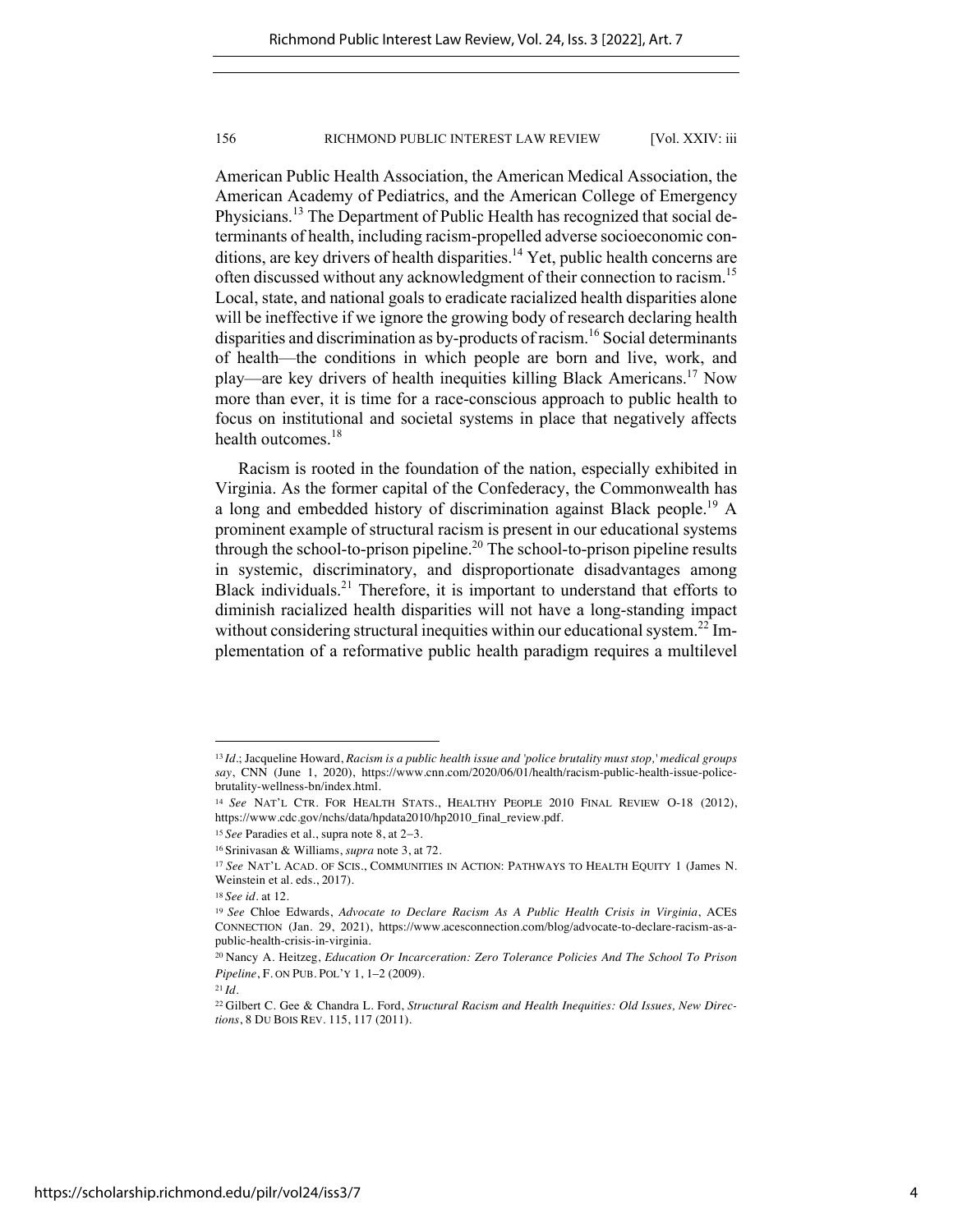and interdisciplinary approach to racialized educational systems and their direct association to health disparities among Black communities.<sup>23</sup>

## I. BLACK MINDS MATTER: THE SCHOOL TO PRISON PIPELINE IS A PUBLIC HEALTH CRISIS

#### *A. Institutionalized Racism & Inaction in the Face of Need*

*"Racism is a system of structuring opportunity and assigning value based on the social interpretation of how one looks (which is what we call "race"), that unfairly disadvantages some individuals and communities, unfairly advantages other individuals and communities, and saps the strength of the whole society through the waste of human resources."24*

- Camara Phyllis Jones, MD, MPH, PhD

The School-to-Prison Pipeline is a prominent example of structural racism, including inequitable access to education and bias in the criminal system.<sup>25</sup> These conditions contribute to severe mental and physical health issues and begin in early childhood, continue in youth, and throughout Black Americans' lifetime.<sup>26</sup>

Federal and state policies and practices have long perpetuated and systematically discriminated against communities of color by limiting access to necessary resources to change these systems.<sup>27</sup> As the former capital of the Confederacy and epicenter of the American slave trade, Virginia has a long history of racism against Black Americans.<sup>28</sup> It is important that Virginia formally acknowledges past and present racism in the Commonwealth as a public health crisis and finds solutions to the problem.

In Virginia, health inequities cost a reported 917 million dollars over three years in 2012.<sup>29</sup> On January 26, 2021, the Virginia House passed House Joint

<sup>23</sup> David Satcher & Eve J. Higginbotham, *The Public Health Approach to Eliminating Disparities in Health*, 98 AM. J. OF PUB. HEALTH 400, 401–402 (2008).

<sup>24</sup> Camara Phyllis Jones, *Toward the Science and Practice of Anti-Racism: Launching a National Campaign Against Racism*, 28 ETHNICITY & DISEASE 231, 231 (2018).

<sup>25</sup> NAACP LEGAL DEF. & EDUC. FUND, INC., DISMANTLING THE SCHOOL-TO-PRISON PIPELINE (2018), https://www.naacpldf.org/wp-content/uploads/Dismantling\_the\_School\_to\_Prison\_Pipeline\_\_Criminal-Justice\_\_.pdf.

<sup>26</sup> *See* Maria Trent et al., *The Impact of Racism on Child and Adolescent Health*, 144 PEDIATRICS 1, 2, 4 (2019).

<sup>27</sup> *See* Sabrina Moreno, *Doctors, state officials and advocates push to pass legislation declaring racism a public health crisis in Virginia*, RICH. TIMES-DISPATCH (Jan. 22, 2021), https://richmond.com/news/local/doctors-state-officials-and-advocates-push-to-pass-legislation-declaring-racism-a-public-health-crisis/article\_c9f8ef69-b6a2-5695-9b90-9f5a3f629ad8.html.

<sup>28</sup> *Id.*

<sup>29</sup> Chloe Edwards, *Take Action: Declare Racism as a Public Health Crisis in VA*, VA. KIDS (Jan. 20, 2021), https://vakids.org/our-news/blog/organizational-individual-sign-on-racism-as-a-public-health-crisis.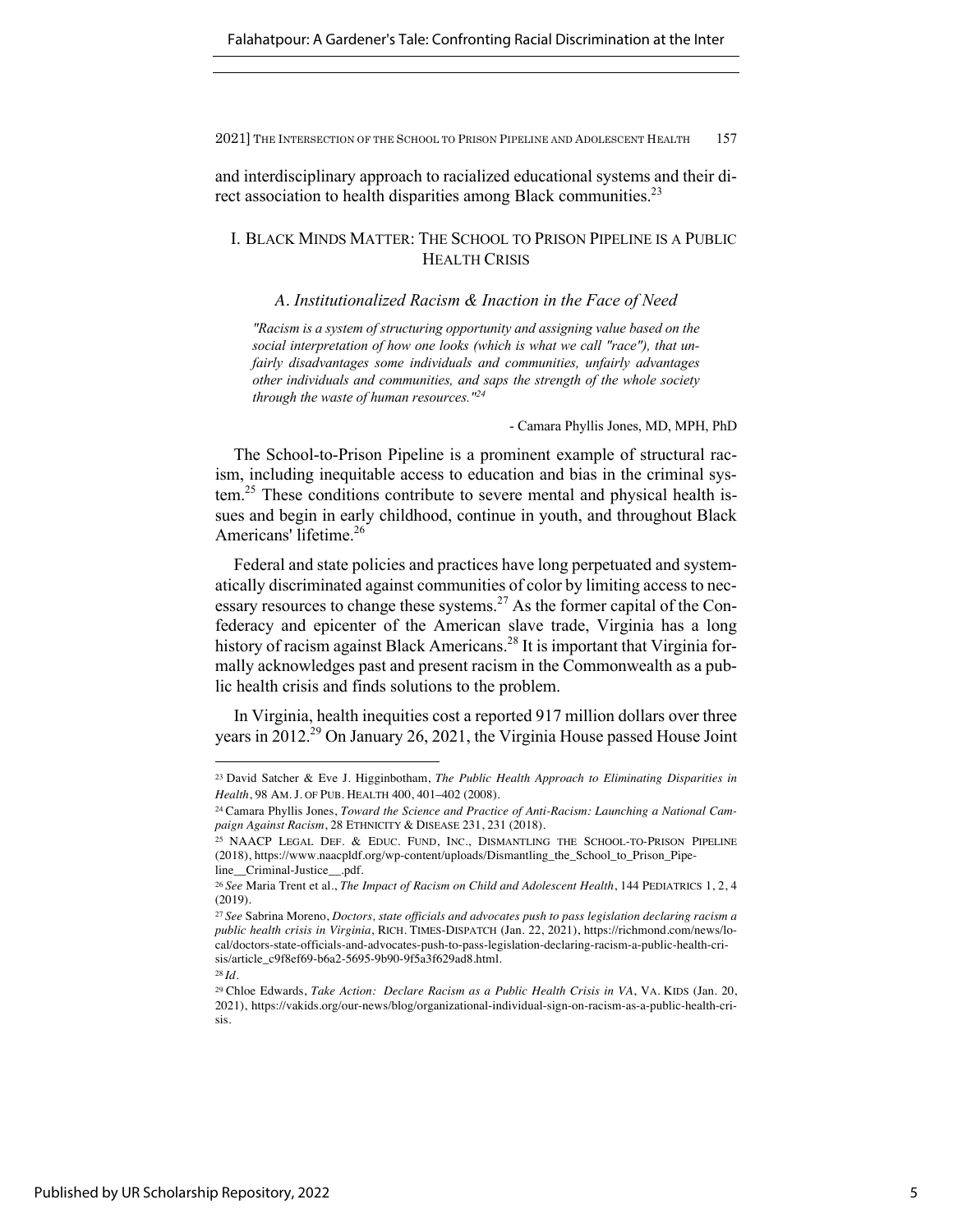Resolution No. 537, a bill introduced by Delegate Lashrecse Aird to declare racism as a public health crisis in Virginia.<sup>30</sup> The bill discusses how systemic racism has manifested as a determinant of health through persistent racial disparities in criminal justice, education, health care, and employment, to name a few.<sup>31</sup>

*B. Personally Mediated Racism in Public Education that Perpetuate the School-to-Prison Pipeline in Virginia*

*"It is easier to build strong children than to repair broken men."*

– Frederick Douglass

"Every child deserves access to high-quality and equitable educational opportunities without fear of discrimination or criminalization."32 Personally mediated racism is where prejudice, intentional and unintentional, includes acts of commission as well as omission.<sup>33</sup> This level of racism manifests as a lack of respect, suspicion, devaluation, scapegoating, and dehumanization.<sup>34</sup> The academic and achievement gaps between Black students and their white peers indicate these continued inequities in opportunities to learn in our country's schools.

Over the last three decades, a significant body of research has analyzed and assessed the intersection of the pervasive racial disparities in education and criminal justice systems.<sup>35</sup> The cumulation of the criminal justice system's punitive approach has bled into our education system, excluding students from public educational systems by redirecting and funneling them towards the prison.<sup>36</sup> Collectively referred to as the school-to-prison pipeline, the punitive disciplinary policies and practices have been described by the NAACP as "one of the most urgent challenges in education today."<sup>37</sup> While our schools are meant to symbolize our society's commitment to providing children with the resources and knowledge necessary to become productive citizens, it has instead complemented and reinforced systems of social

<sup>30</sup> *Id.*; H.J. Res. 537, 2021 Gen. Assemb., Reg. Sess. (Va. 2021)*.*

<sup>31</sup> Va. H.J. Res. 537.

<sup>32</sup> Sierra Campbell, *The Counseling Not Criminalization in Schools Act Will Encourage Important Shifts Away from Police Officers in Schools*, CHILDREN'S DEF. FUND (Aug. 12, 2020), https://www.childrensdefense.org/blog/counseling-not-criminalization-in-schools-act/.

<sup>33</sup> Jones, *supra* note 1.

<sup>34</sup> *Id.* at 1213.

<sup>35</sup> *See* Chauncee D. Smith, *Deconstructing the Pipeline: Evaluating School-to-Prison Pipeline Equal Protection Cases Through a Structural Racism Framework*, 36 FORDHAM URB. L. J. 1009, 1016 (2009). <sup>36</sup> NAACP LEGAL DEF. & EDUC. FUND, INC., *supra* note 25.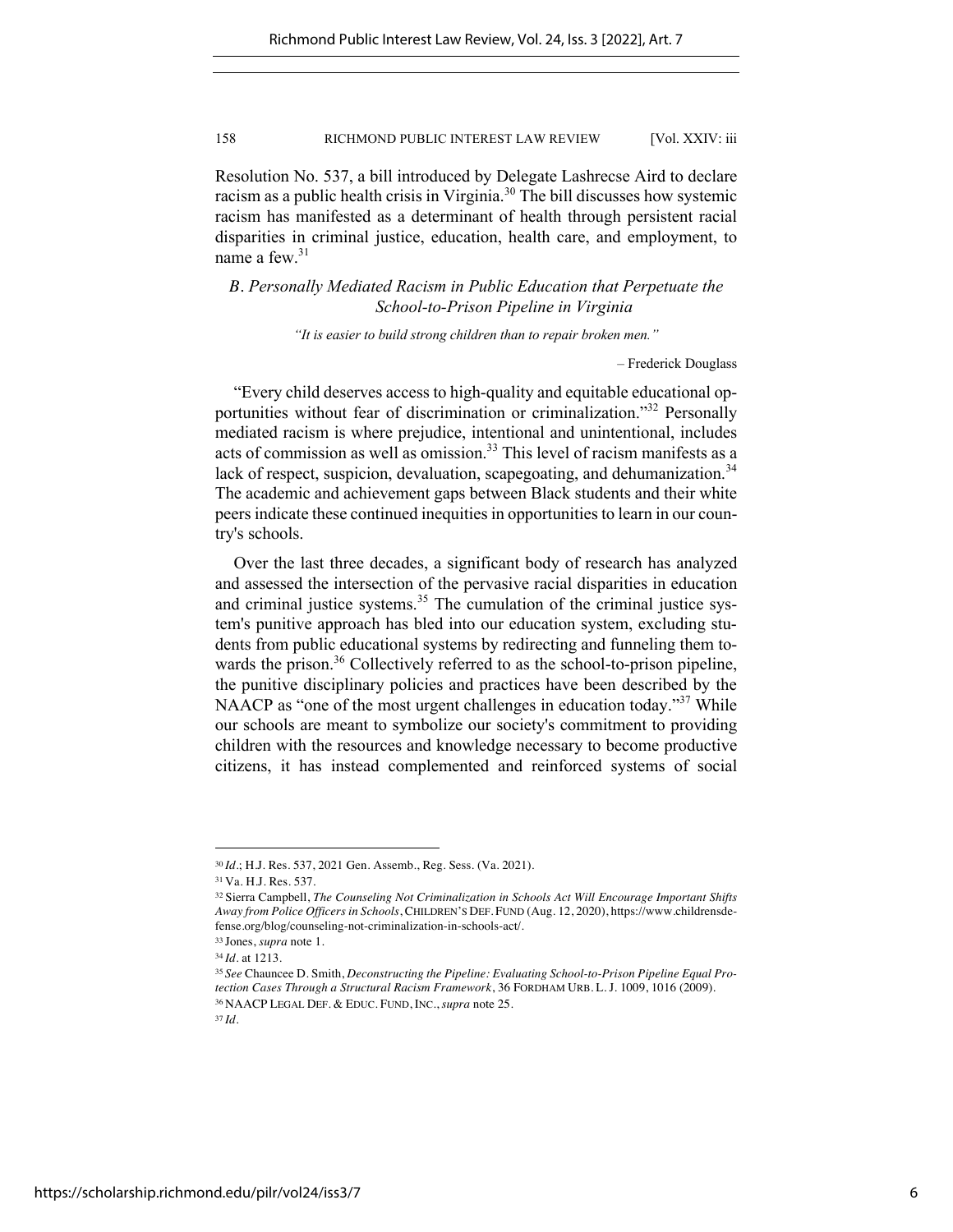inequity already in place.<sup>38</sup> Interrupting the Pipeline caused by institutional racism requires a new paradigm that recognizes the dramatic and permanent consequences for children of color's social, physical, and mental development.<sup>39</sup>

The school-to-prison pipeline is rooted in three levels of racism represented in significant sociological inequities including: lack of resources: both physical and emotional, racial discrimination, socioeconomic status, and the rise in zero-tolerance policies.<sup>40</sup> Minor offenses that once led students to an administrator's office or detention are instead leading to suspension, expulsion, and arrests.<sup>41</sup>

*C. Lack of Resources: Physical and Emotional*

*"The nature of the criminal justice system has changed. It is no longer primarily concerned with the prevention and punishment of crime, but rather with the management and control of the dispossessed."* 

- Michelle Alexander

"[T]he School-to-Prison Pipeline begins with a lack of resources, both physical and emotional."42 Specifically, the inadequacies of public education in neglected and under-resourced areas of concentrated poverty set students up to fail.43 Schools notorious for being School-to-Prison Pipelines suffer from serious resource deficiencies evidenced by insufficient funding, unqualified teachers, and a lack of guidance counselors.<sup>44</sup> As a result of these resource deficiencies, students are locked into second-rate educational environments where inadequate resources for counselors, special education services, and even school supplies do not receive the attention they require.<sup>45</sup> The Pipeline disproportionately impacts low-income students of color and those with special needs because they grow up in contexts that set them up for poor health and education outcomes.<sup>46</sup>

<sup>38</sup> *See* Erin M. Carr, *Educational Equality and the Dream That Never Was: The Confluence of Race-Based Institutional Harm and Adverse Childhood Experiences (ACEs) in Post-Brown America*, 12 GEO. J. L. & MOD. CRITICAL RACE PERSPS. 115, 137 (2020).

<sup>39</sup> *Id.*

<sup>40</sup> Fatema Ghasletwala, *Examining the School-to-Prison Pipeline: Sending Students to Prison Instead of School,* 32 J. C.R. & ECON. DEV. 19, 20 (2018).

<sup>41</sup> *Id.* at 29.

<sup>42</sup> *Id.* at 20.

<sup>43</sup> NAACP LEGAL DEF. & EDUC. FUND, INC., *supra* note 25.

<sup>44</sup> AMIR WHITAKER ET AL., AM. CIV. LIBERTIES UNION, COPS AND NO COUNSELORS: HOW THE LACK OF SCHOOL MENTAL HEALTH STAFF IS HARMING STUDENTS 4-5 (2019), https://www.aclu.org/report/copsand-no-counselors.

<sup>45</sup> *School to Prison Pipeline*, ACLU, https://www.aclu.org/issues/juvenile-justice/school-prison-pipeline (last visited Mar. 4, 2021).

<sup>46</sup> NAT'L ACAD. OF SCIS., *supra* note 17, at 8.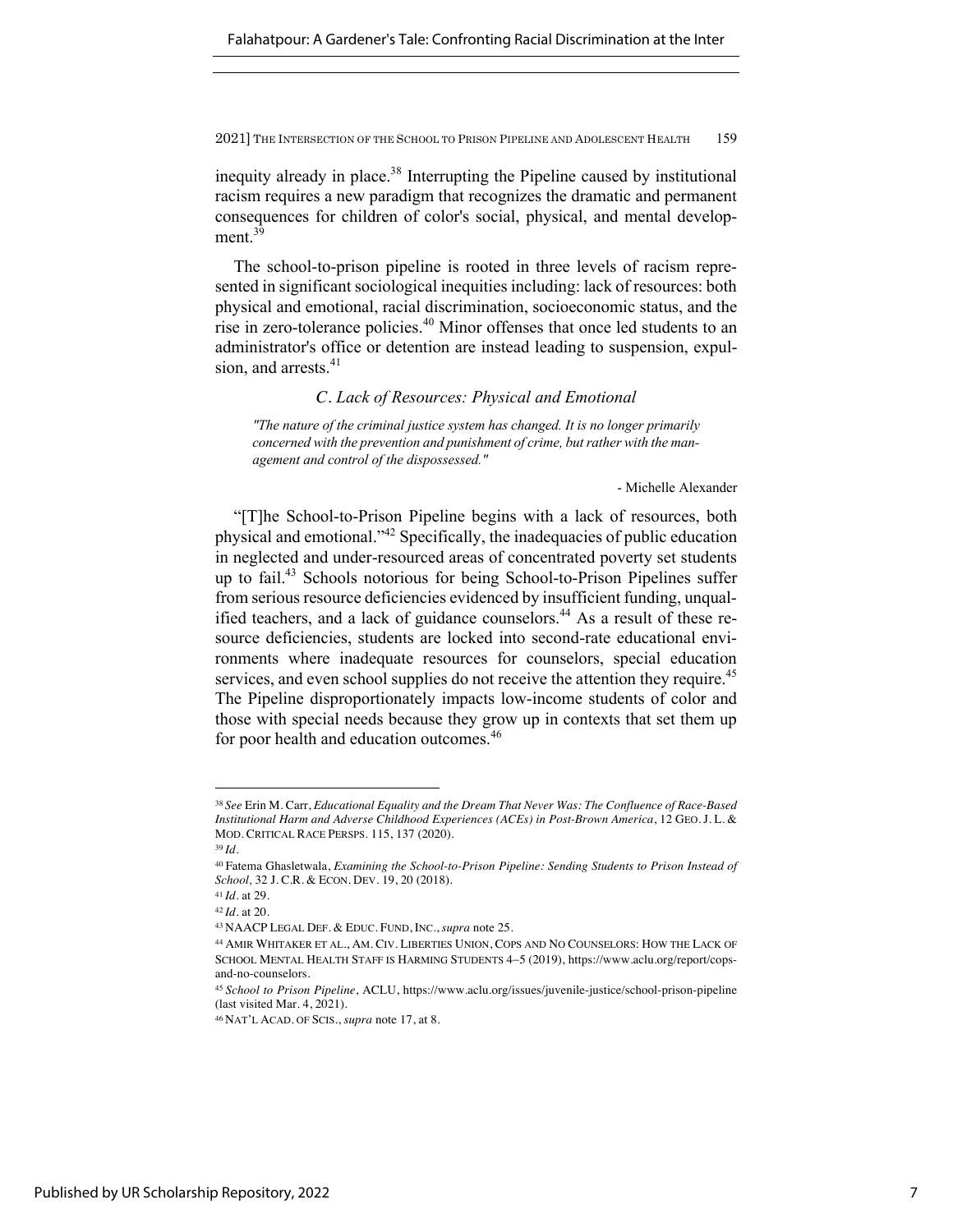#### *D. Special Education*

Addressing inequities in identification and service provision is a very important target for reducing gaps in educational achievement and access. Early identification and sustained intervention have tremendous benefits and improve mental health, academic performance, and opportunities and could continue to confer protective effects on mental health, educational attainment, social mobility, and career success.<sup>47</sup>

#### *E. From Rehabilitation to Punitive Paradigms*

Schools have often been both hostile and challenging environments for Black youth—many experience individual discrimination from other students and teachers and institutional racism results in chronic underfunding.<sup>48</sup> Zero-tolerance policies requiring specific punishments for misbehavior are one of the school-to-prison pipeline's core contributors.49 An entire body of scholarship has consistently documented the powerful and far-reaching adverse effects of zero tolerance and punitive discipline measures; in recent decades, schools have abandoned in-school suspensions for a tough-love approach to student discipline.<sup>50</sup> Zero tolerance and exclusionary punitive measures were adopted nationwide following a string of school shootings and the passage of the Gun-Free Schools Act of  $1994$ .<sup>51</sup> As schools nationwide began adopting zero-tolerance policies, the number of suspensions and expulsions nearly doubled for minority students.<sup>52</sup>

What is most troublesome about zero-tolerance policies is that they apply regardless of the seriousness of the behavior, mitigating circumstances, or unique circumstances of the incident.<sup>53</sup> Although lawmakers enacted these policies to handle the most serious offenses, school districts began to adopt and implement the "broken windows" theory of policing.<sup>54</sup> This theory emphasizes punishing minor offenses to make a community feel safer and deter

<sup>47</sup> MARGARITA ALEGRÍA ET AL., WILLIAM T. GRANT FOUND., DISPARITIES IN CHILD AND ADOLESCENT MENTAL HEALTH AND MENTAL HEALTH SERVICES IN THE U.S. 14 (2015), http://wtgrantfoundation.org/library/uploads/2015/09/Disparities-in-Child-and-Adolescent-Mental-Health.pdf. <sup>48</sup> *Id.*

<sup>49</sup> Farnel Maxime, *Zero-Tolerance Policies and the School To Prison Pipeline*, SHARED JUST. (Jan. 18, 2018), https://www.sharedjustice.org/domestic-justice/2017/12/21/zero-tolerance-policies-and-theschool-to-prison-pipeline.

<sup>50</sup> Danielle Weatherby, *Student Discipline and the Active Avoidance Doctrine*, 54 U.C. DAVIS L. REV. 491, 503 (2020).

<sup>51</sup> *Id.* at 503-04.

<sup>52</sup>Libby Nelson & Dara Lind, *The school to prison pipeline, explained*, JUST. POL'Y INST. (Feb. 24, 2015), http://www.justicepolicy.org/news/8775.

<sup>53</sup>Rocio Rodriguez Ruiz, Comment, *School-To-Prison Pipeline: An Evaluation of Zero Tolerance Policies and Their Alternatives*, 54 HOUS. L. REV. 803, 808 (2017).

<sup>54</sup> Maxime, *supra* note 49.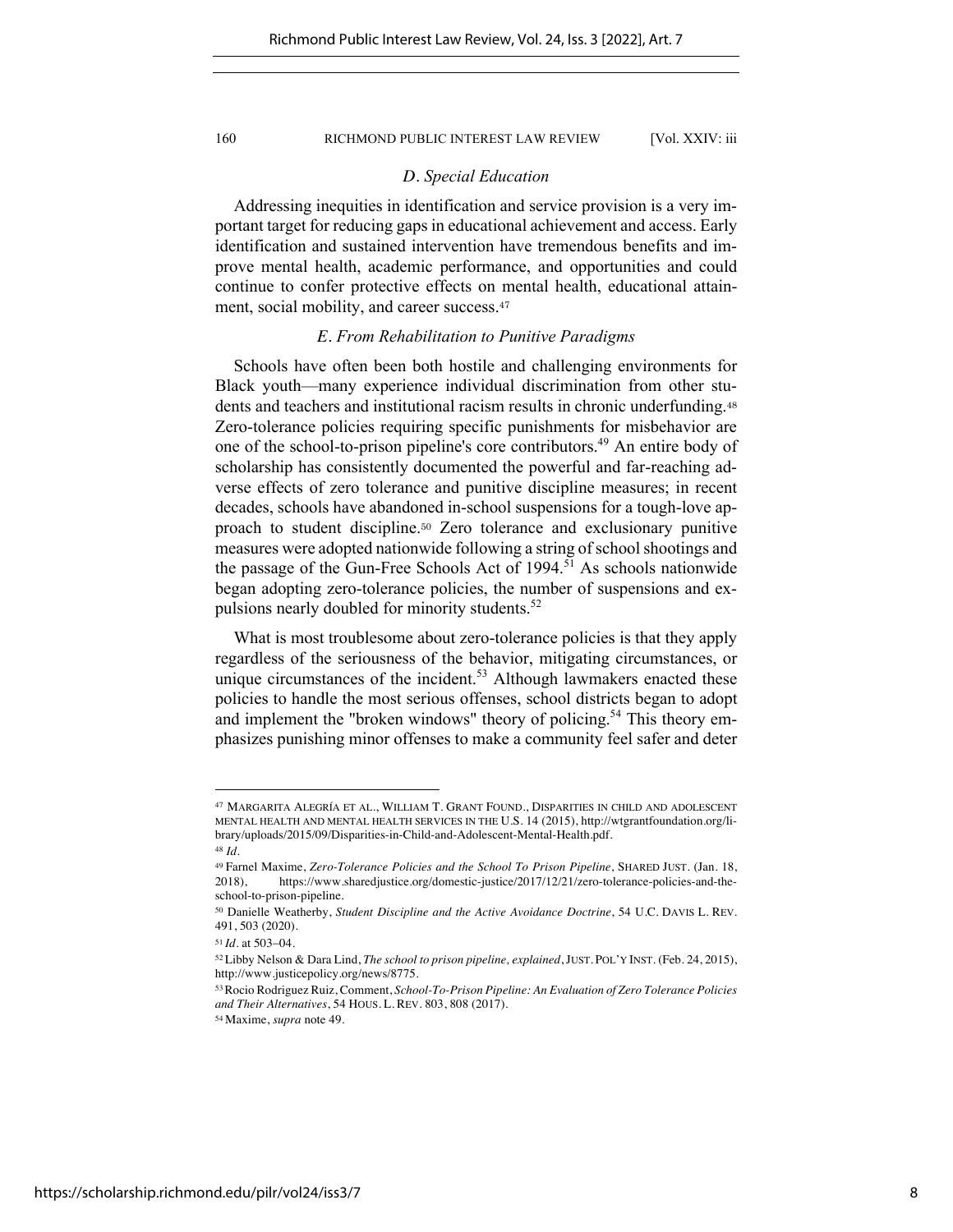from more serious crimes.<sup>55</sup> This eventually broadened the scope to include non-violent and non-criminal behaviors such as excessive absences, defiance of authority, and defacing school property.56

"[P]unitive school discipline policies not only deprive students of educational opportunities, but fail to make schools safer places."<sup>57</sup> "In fact, this research on suspensions indicated that despite frequent use, such exclusionary discipline practices are not effective in reducing problematic behaviors."<sup>58</sup> The presence of zero tolerance and punitive discipline policies within schools also has long-term negative effects on the student by increasing the likelihood of future disciplinary problems and eventually increasing contact with the juvenile justice system.<sup>59</sup>

In its 2018 report, the ABA Coalition on Racial & Ethnic Justice (COREJ) found that "African-American students comprised only sixteen percent of the student population during the 2011–2012 school years, but they represented thirty-two percent of students who received an in-school suspension; thirtythree percent of students who received one out-of-school suspension; fortytwo percent of students who received more than one out-of-school suspension; and thirty-four percent of students who were expelled."<sup>60</sup> Zero-tolerance policies are a by-product of racial segregation, and these policies complement other forms of institutionalized racism.<sup>61</sup> Exclusionary practices, such as suspension, interfere with educational progress and perpetuate a cycle of failure.<sup>62</sup> Exclusionary discipline has proven to be an ineffective means of behavior modification.<sup>63</sup> The proximate cause of the student's behavior is not addressed through exclusion and therefore serves as a function of behavior reinforcement rather than behavior modification.<sup>64</sup>

The criminalization of school discipline and the ever-present role of school resource officers (SROs) has shifted the educational system's

<sup>55</sup> *Id.* 

<sup>56</sup> Christopher A. Mallett, *The School-to-Prison Pipeline: A Critical Review of the Punitive Paradigm Shift*, 33 CHILD & ADOLESCENT SOC. WORK J. 15, 18 (2016).

<sup>57</sup> Thalia Gonzalez, *Keeping Kids in Schools: Restorative Justice, Punitive Discipline, and the School to Prison Pipeline*, 41 J. L. & EDUC. 281, 282 (2012).

<sup>58</sup> *Id.* at 288.

<sup>59</sup>*Id.* at 282-83.

<sup>60</sup> AM. BAR ASS'N TASK FORCE ON REVERSING THE SCHOOL-TO-PRISON PIPELINE, REPORT, RECOMMENDATIONS AND PRELIMINARY REPORT 6 (2018).

<sup>61</sup> Carr, *supra* note 38, at 126.

<sup>62</sup> Christine A. Christle et al., *Breaking the School to Prison Pipeline*, 13 EXCEPTIONALITY 69, 70 (2005).

<sup>64]</sup> *See* David Osher et al., *How Can We Improve School Discipline*, 39 EDUC. RESEARCHER 48, 48 (2010).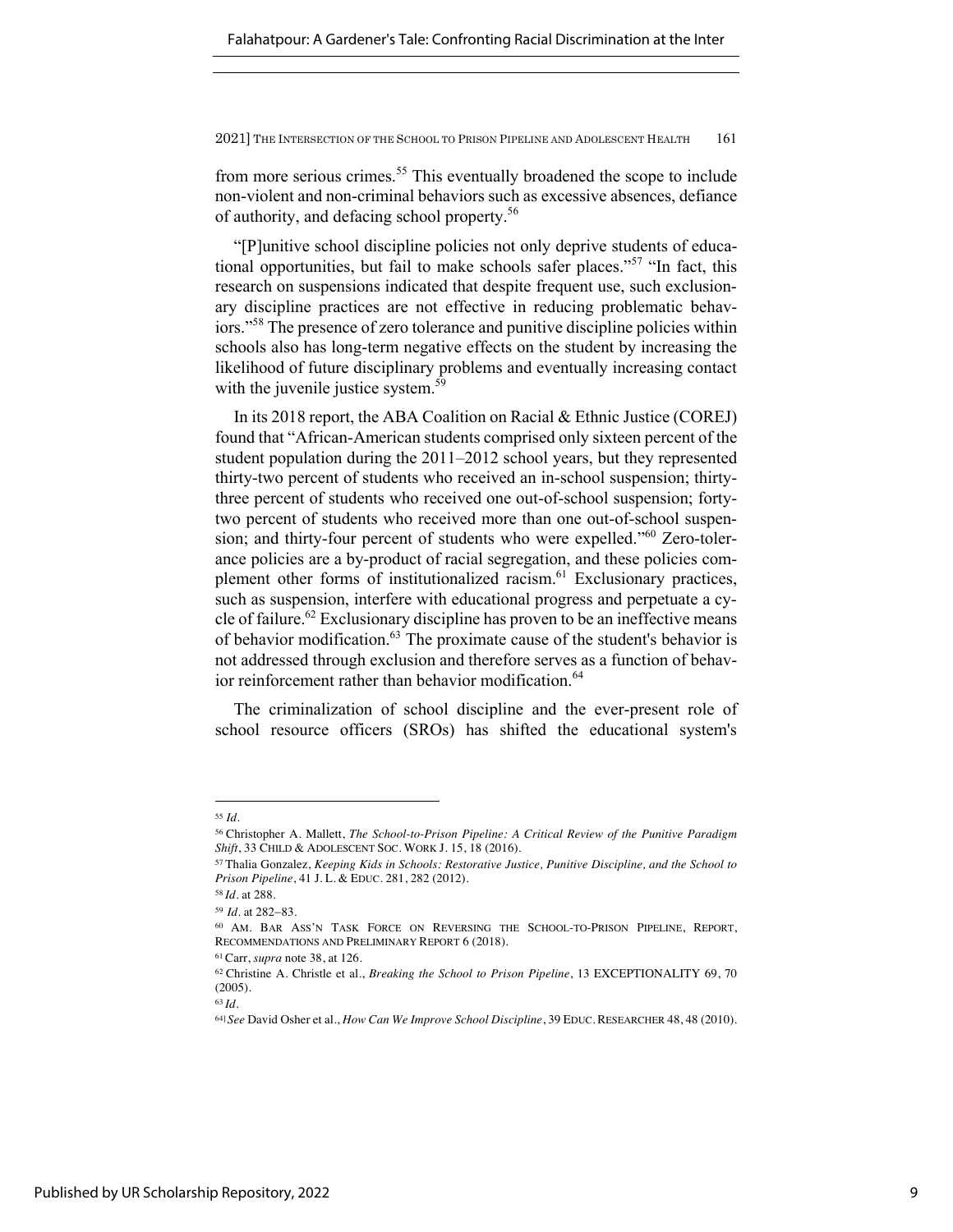responsibility from prevention and protection of the student body.<sup>65</sup> These intensive, inherently re-traumatizing practices create discriminatory educational settings that resemble prisons more so than schools, functioning as a mechanism for control rather than fostering a healthy educational setting.<sup>66</sup>

The presence of SRO's within schools has been linked to the school-toprison pipeline's persistence and has disproportionately harmed youth of color and students with disabilities.<sup>67</sup> While the officer's presence of SROs in schools was meant as a means of protection, it has instead increased criminalization and arrests for low-level and relatively minor transgressions.<sup>68</sup> A 2020 study found that school police placement led to "increased reliance on surveillance, unreasonable search and seizure, inappropriate sharing of confidential information, activities to develop student informants in the school, and an emphasis on formal controls [that] create[d] an environment of fear and distrust, reduce[d] perceived legitimacy of police, weaken[ed] the school's sense of community, and diminish[ed] students' willingness to confide in school staff when they are experiencing problems."69 The presence of and interactions with police hinders achievement and further reinforces trauma for students struggling with mental health.<sup>70</sup> The daily placement of police roaming the halls in schools has had a detrimental effect on the overall school climate.<sup>71</sup> Youth of color have been the target of aggressive and persistent police threats and use of physical force.<sup>72</sup> SROs have now become the response to any minor student misbehavior to maintain "order" in classrooms instead of school personnel.<sup>73</sup> These students have reported disturbingly higher rates of anxiety, trauma, and post-traumatic stress disorders.<sup>74</sup>

There is considerable evidence that Black students and students with disabilities have been disproportionately singled out and arrested for relatively

<sup>65</sup> Matthew T. Theriot, *School Resource Officers and the Criminalization of Student Behavior*, 37 J. CRIM. JUST. 280, 280 (2009).

<sup>66</sup> *See id.* 

<sup>67</sup> Denise C. Gottfredson et al., *Effects of School Resource Officers on School Crime and Responses to School Crime*, 19 CRIMINOLOGY & PUB. POL'Y 905, 909 (2020).

<sup>68</sup> *See id.* at 911.

<sup>69</sup> *Id.* at 928.

<sup>70</sup> *See id.*

<sup>71</sup> ACLU, BULLIES IN BLUE: THE ORIGINS AND CONSEQUENCES OF SCHOOL POLICING 32 (2017), https://www.aclu.org/sites/default/files/field\_document/aclu\_bullies\_in\_blue\_4\_11\_17\_final.pdf.

<sup>72</sup> Heitzeg, *supra* note 20, at 2; Jason P. Nance, *Dismantling the School-to-Prison Pipeline*, 48 ARIZ. ST. L. J. 313, 318 (2016).

<sup>73</sup> Heitzeg, *supra* note 20, at 2; Nance, *supra* note 72.

<sup>74</sup> CITIZENS FOR JUV. JUST. & STRATEGIES FOR YOUTH, HOW DO SCHOOL RESOURCE OFFICERS IMPACT RACIAL EQUITY IN THE NATION'S SCHOOLS: A REVIEW OF RESEARCH & SCHOLARSHIP 4-5 (2020), https://strategiesforyouth.org/sitefiles/wp-content/uploads/2020/12/How-Do-SROs-Impact-Racial- Equity-in-Schools.pdf.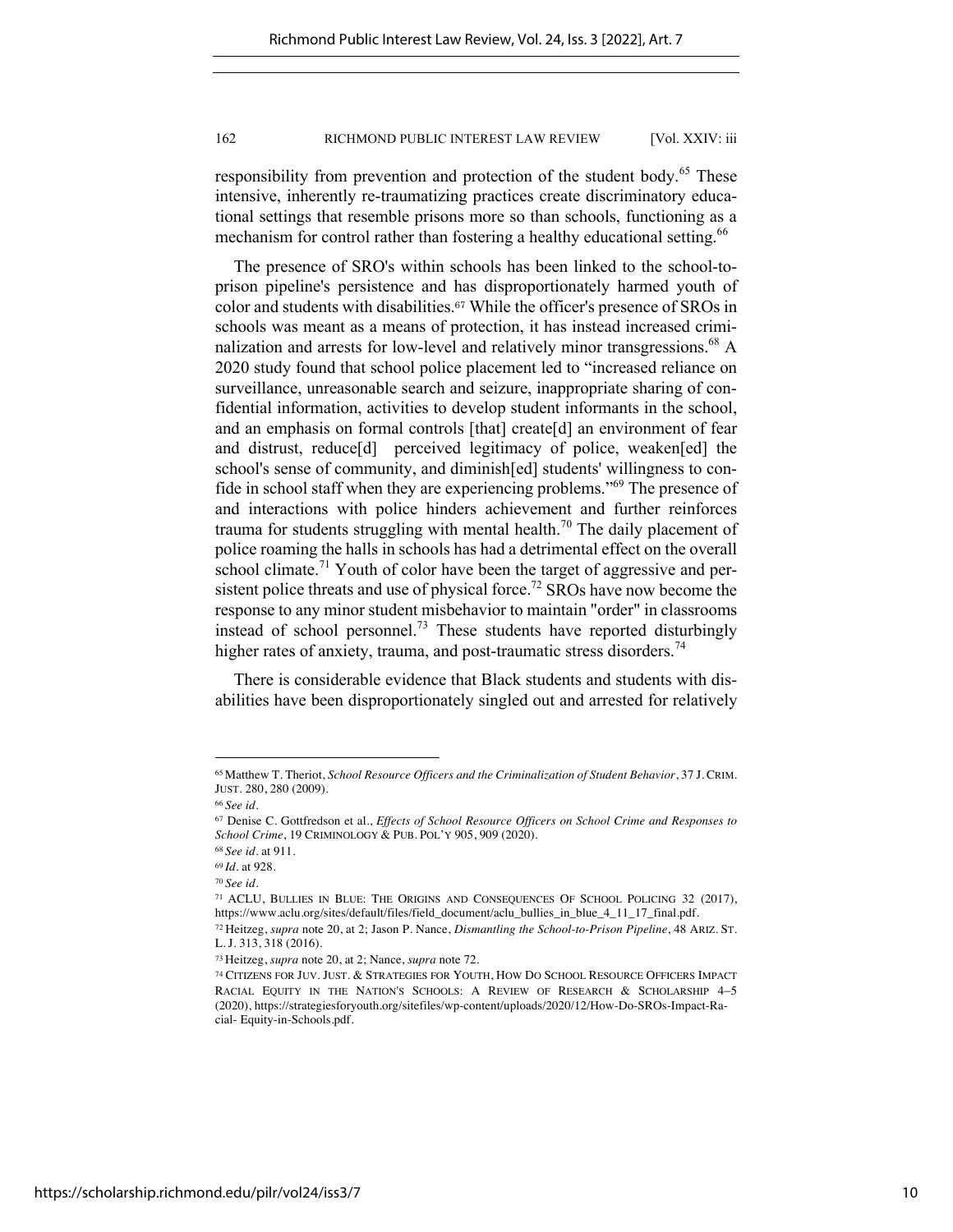minor school-based offenses.<sup>75</sup> An analysis of federal data by the Education Week Research Center found that 43 states and the District of Columbia reported that Black students are arrested at disproportionately high levels; further, 28 states reported that "the share of arrested students who are Black is at least ten percentage points higher than their share of enrollment in schools with at least one arrest."<sup>76</sup> "In 10 of those states, that gap is at least 20 percentage points."77 Black boys are at the highest risk nationally and are three times more likely to be arrested at school than their white male peers.<sup>78</sup> Predictably, the most recent data published by the U.S. Department of Education found that Black students are more likely than students in any other racial or ethnic group to attend schools with police.<sup>79</sup> According to research conducted by the U.S. Department of Education, bad or worse behavior is not the explanation for the disproportionate treatment and overrepresentation of black students and students with special needs. $80$  The negative disproportionalities might make sense if the removal resulted in safer schools or improved outcomes, but that is not the case.<sup>81</sup> In fact, the Disciplinary Disparity Collaborative reports that regardless of the method, studies have shown no evidence of Black students engaging in more seriously disruptive behaviors warranting higher rates of exclusion and punishment.<sup>82</sup>

## *F. Virginia: A "Hot Spot" for Referrals*

Zero-tolerance policies, exclusionary disciplines, and school policing exploit and reinforce trauma allowing race-based social inequity and the school-to-prison pipeline to continue.<sup>83</sup> Every young person disproportionately subject to harsher punishments based on their race or pushed out of schools into the juvenile justice system is a missed opportunity for schools and communities to guide these youth into productive members of society.<sup>84</sup>

<sup>75</sup> *Id.* at 12.

<sup>76</sup> Evie Blad & Alex Harwin, *Black Students More Likely to Be Arrested at School*, EDUCATIONWEEK (Jan. 24, 2017), https://www.edweek.org/leadership/black-students-more-likely-to-be-arrested-atschool/2017/01.

<sup>77</sup> *Id.*

<sup>78</sup> *Id.*

<sup>79</sup> *Id.*

<sup>80</sup> SARAH E. REDFIELD & JASON P. NANCE, THE AMERICAN BAR ASSOCIATION JOINT TASK FORCE ON REVERSING THE SCHOOL-TO-PRISON PIPELINE PRELIMINARY REPORT, 2016 A.B.A. CRIM.JUST. SECTION & COUNCIL FOR RACIAL & ETHNIC DIVERSITY IN THE EDUC. PIPELINE 20–21.

<sup>81</sup> *See* Maxime, *supra* note 49.

<sup>82</sup> *See* PRUDENCE CARTER ET AL., DISCIPLINE DISPARITIES SERIES: OVERVIEW 4 (2014), https://safesupportivelearning.ed.gov/sites/default/files/Discipline\_Disparities\_Overview.pdf; *see also* REDFIELD & NANCE, *supra* note 80.

<sup>83</sup>Lisa Pilnik, *The School-to-Prison Pipeline: Incarceration Replacing Education is a Public Health Issue*, 21 CITY LIGHTS 1, 1 (2015), https://juvjustice.org/sites/default/files/ckfinder/files/CityLights-March\_2015-Adolescent\_Health\_Issue\_0.pdf.

<sup>84</sup> *Id.*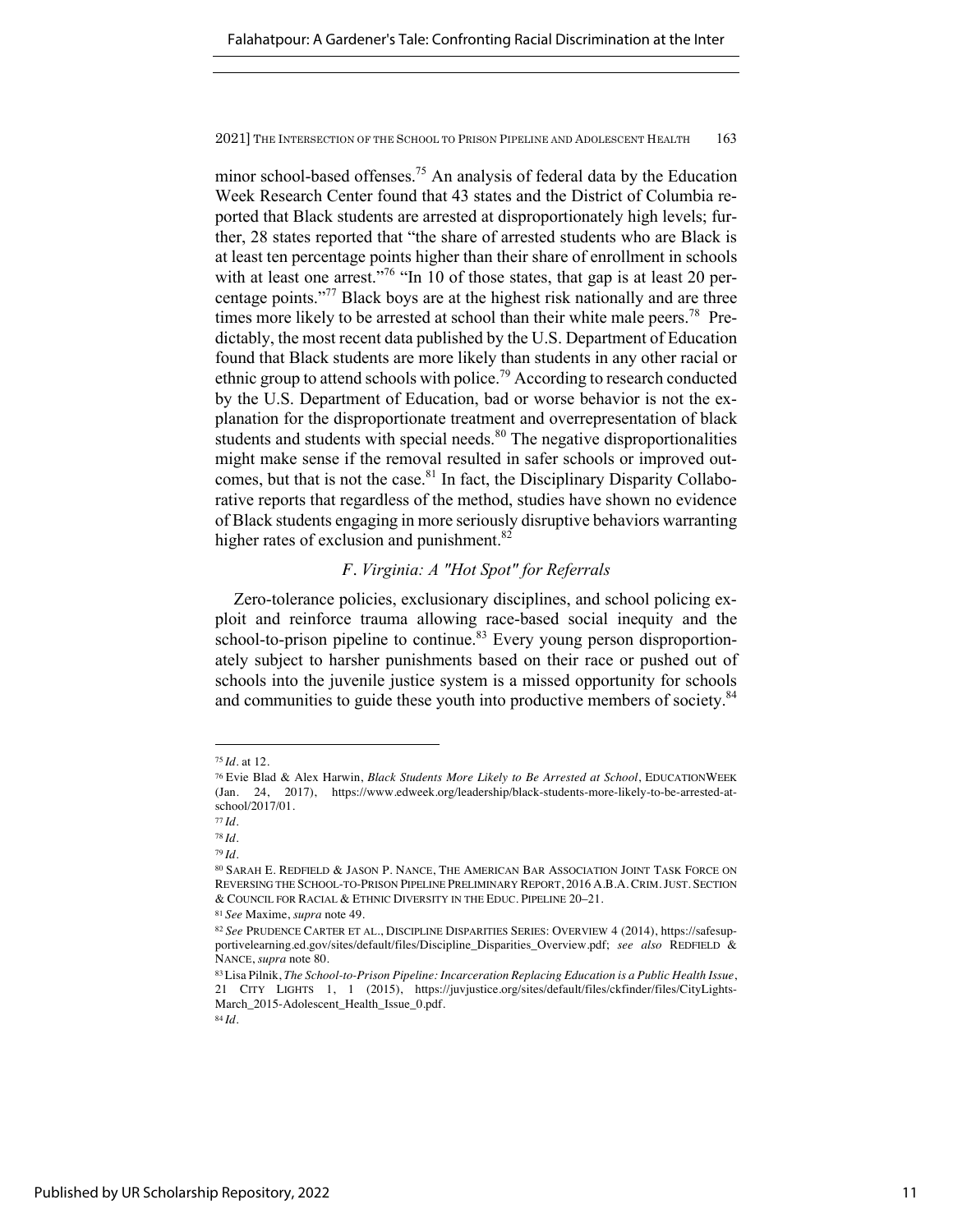In the spring of 2015, the Center for Public Integrity (CPI) released a study that reported schools in Virginia refer students to law enforcement three times more often than the national average. $85$  First, students with disabilities — defined broadly as students with physical limitations and those with emotional issues — were disproportionately more likely to be suspended or expelled.<sup>86</sup> Second, the data uncovered significant racial disparities.<sup>87</sup> African Americans account for 23.9 percent of the student population in Virginia, yet 38.3 percent of referrals to schools' juvenile courts.<sup>88</sup> These disparities begin at the school level and are maintained through actual referrals to juvenile justice and involvement with the courts.<sup>89</sup>

In 2017, the Legal Aid Justice Center released *Suspended Progress*, a brief that highlighted the state of exclusionary disciplinary practices in the Commonwealth of Virginia's public school system.<sup>90</sup> The report results revealed hundreds of thousands of students excluded from school for weeks and even months at a time for mostly non-violent, minor misbehavior and "status" offenses including attendance violations. $91$  The Commonwealth used access to education as a punitive measure for misbehavior, depriving students most in need.92 During the 2016-2017 academic year, Virginia schools had issued over  $127,800$  out-of-school suspensions to over  $73,000$  students.<sup>93</sup> Suspensions were issued to students as young as pre-k to 3rd grade, with 18,0000 short-term suspensions and over 111 long-term suspensions.<sup>94</sup> Data revealed that most of these disciplinary actions were taken in response to minor offenses such as cell phone possession, minor insubordination, defiance, and use of inappropriate language.<sup>95</sup>

<sup>85</sup>Cassie Powell, *"One of the Worst:" The School-to-Prison Pipeline in Richmond*, RVAGOV.COM (Mar. 2016), http://www.rvagov.com/#!blank-1/gqnoj.

<sup>86</sup> *Id.*

<sup>87</sup> Susan Ferriss, *Virginia Tops Nation in Sending Students to Cops, Court: Where Does Your State Rank?*, CTR. FOR PUB. INTEGRITY (Feb. 19, 2016), https://publicintegrity.org/education/virginia-tops-nation-insending-students-to-cops-courts-where-does-your-state-rank/.

<sup>88</sup> *Id.*

<sup>89</sup> *Id.*

<sup>90</sup> AMY WOOLARD ET AL., LEGAL AID JUST. CTR., SUSPENDED PROGRESS 2018: AN UPDATE ON THE STATE OF EXCLUSIONARY DISCIPLINE & ALTERNATIVE EDUCATION IN VIRGINIA'S PUBLIC SCHOOLS 1 (2018), https://www.justice4all.org/wp-content/uploads/2018/10/FullSuspendedProgress2018.pdf. <sup>91</sup> *Id.*

<sup>92</sup> *Id.* at 2.

<sup>93</sup> *Id.* at 1.

<sup>94</sup> *Id.*

<sup>95</sup> *Id.*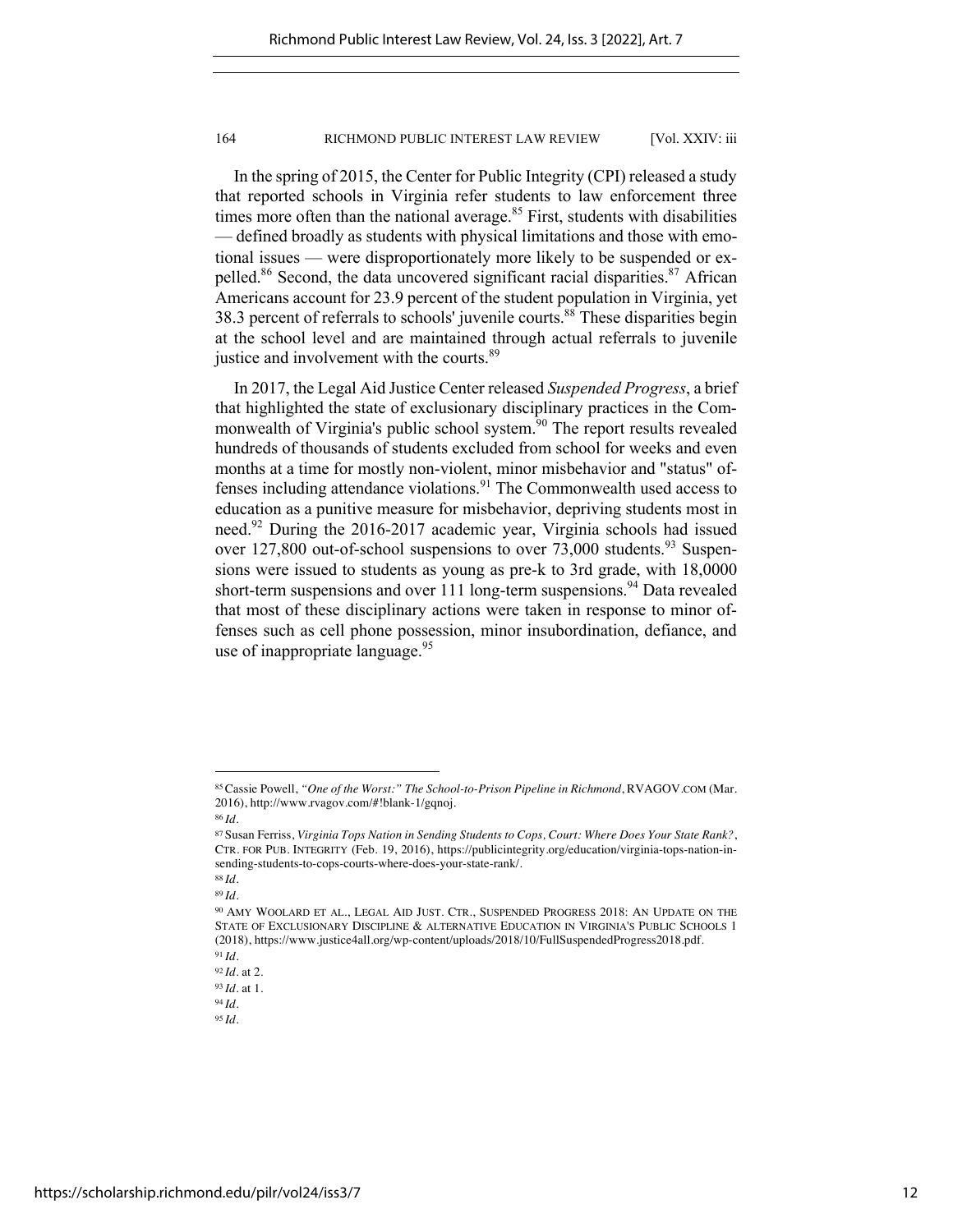## II. SCHOOL-TO-PRISON PIPELINE: A PUBLIC HEALTH EMERGENCY FOR BLACK YOUTH

## *A. Theory of Racial Inequality and Social Integration*

"The theory of racial inequality and social integration addresses the psychological pathways by which racial-discrimination experiences influence mental and physical health."<sup>96</sup> Many of the studies linking social inequality with health outcomes are based on a stress model that postulates that inequalities result in chronic stress that triggers physiological responses that increase the likelihood of disease and mortality in children.<sup>97</sup> When experiences chronically challenge biological systems, the body's resilience and ability diminish, and potentially result in disease.<sup>98</sup> The resulting impact of the exposure to this stress and on multisystem function is referred to as the "allostatic load."<sup>99</sup> Research has linked exposure to social stress and decreased immune function.<sup>100</sup> Biomarkers of allostatic load include increased heart rate, abnormal variation in cortisol levels, acute inflammation and antibody exposure, obesity, and symptoms of diabetes, to name a few.<sup>101</sup>

## *B. Mental Health*

"Mental Health is recognized as a central determinant of individual wellbeing, family relationships, and engagement in society."<sup>102</sup> The first metaanalysis to focus specifically on racism and health using a comprehensive and rigorous search protocol found that racism is significantly related to poorer health.<sup>103</sup> The meta-analysis consisted of 293 studies reported and 333 articles located and found a stronger relationship for poor mental health than physical health.<sup>104</sup> Current meta-analysis data suggest that exposure to racial discrimination may be associated with biological and psychological changes that are complex and long-lasting, influencing health outcomes in the future.<sup>105</sup> The stronger association between racism and mental health outcomes, compared to physical health, question the mechanisms by which racism affects health. "[E]xposure to racism may be implicated in hypothalamic-pituitary-adrenal (HPA) axis dysregulation that, in turn…damage[s] bodily

<sup>102</sup> ALEGRÍA ET AL., *supra* note 47, at 1.

<sup>104</sup> *See id.* at 24.

<sup>96</sup> Kathy Sanders-Phillips et al., *Social Inequality and Racial Discrimination: Risk Factors for Health Disparities in Children of Color*, 124 PEDIATRICS S176, S178 (2009).

<sup>97</sup> *Id.* at S179.

<sup>98</sup> *Id.* <sup>99</sup> *Id.*

<sup>100</sup> *Id.*

<sup>101</sup> *Id.*

<sup>103</sup> *See* Paradies et al., *supra* note 8, at 27–28.

<sup>105</sup> Sanders-Phillips et al., *supra* note 97, at S180.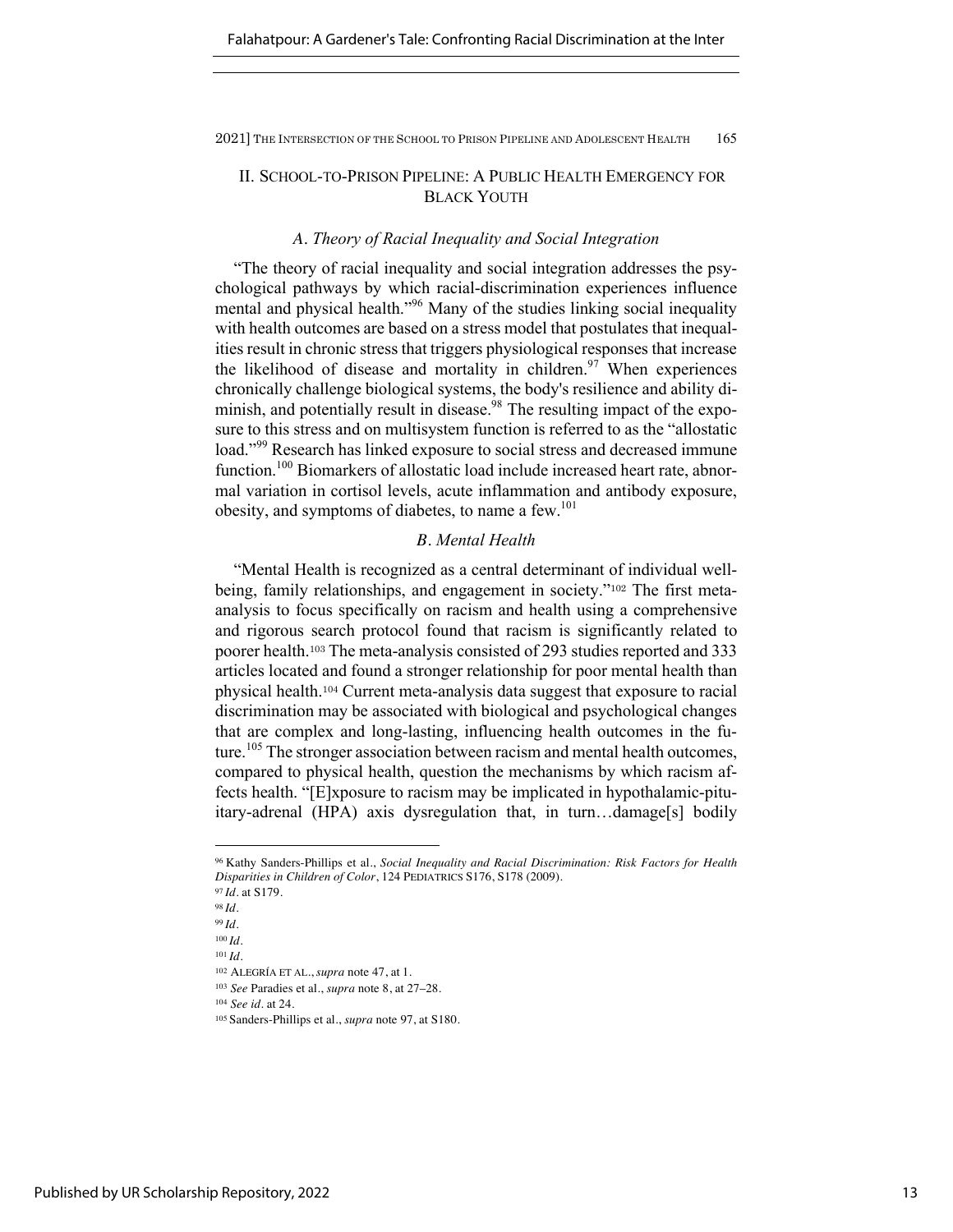systems and leads to physical outcomes such as CVD and obesity. . . . The impacts of racism on the dysregulation of cognitive-affective regions such as the prefrontal cortex… amygdala, and thalamus share similarities with pathways leading to anxiety, depression, and psychosis."<sup>106</sup> Moreover, neuroimaging studies have identified activation of these regions correlated with distress levels and are analogous to the activation of regions involved in physical pain.<sup>107</sup> Neurobiological changes like these are "precursors to racism-related vigilance and rumination which are emerging as health risk factors in their own right."<sup>108</sup>

Black adolescents have excessive levels of unmet need for mental health care, with about 80% of those who need care not receiving it.<sup>109</sup> For example, Black children often are considered the most underserved population and are only half as likely to participate in programs than their Caucasian peers.<sup>110</sup> In the absence of preventative or early intervention programs, these children are left to receive substandard, if any, mental health services through juvenile justice or welfare programs.<sup>111</sup>

Additionally, youth raised in impoverished communities are disproportionately disadvantaged and predictably have higher depression and substance abuse rates.<sup>112</sup> Youth exposed to adverse childhood experiences (ACEs) are at the greatest risk of not having regular health maintenance and correlate with short and long-term physical and mental health consequences.<sup>113</sup> Aggressive and delinquent behavior often emerges following trauma exposure and is directly associated with impairment in school functioning.114 Additional studies in adolescents have found that children exposed to these conditions demonstrated deficits in attention, abstract reasoning, and long-term memory for verbal information compared to their peers.<sup>115</sup> Schools are an integral setting for supporting students whose trauma, chronic stress, ACEs, and special needs interfere with their mental health and school success.

<sup>106</sup> *Id.*

<sup>107</sup> *Id.*

<sup>108</sup> *Id.*

<sup>109</sup> Sheryl H. Kataoka et al., *Unmet Need for Mental Health Care Among U.S. Children: Variation by Ethnicity and Insurance Status*, 159 AM. J. PSYCHIATRY 1548, 1551 (2002). <sup>110</sup> *See id.* at 1548.

<sup>111</sup> *See* Tessa Heller, *Mandatory School-Based Mental Health Services and the Prevention of School Violence*, 24 HEALTH MATRIX 279, 294–95 (2015).

<sup>112</sup> S. HOOVER ET AL., NAT'L CTR. FOR SCH. MENTAL HEALTH, ADVANCING COMPREHENSIVE SCHOOL MENTAL HEALTH: GUIDANCE FROM THE FIELD 14 (2019).

<sup>114</sup> *See* LISA H.JAYCOX ET AL., COGNITIVE BEHAVIORAL INTERVENTION FOR TRAUMA IN SCHOOLS, at xiii (2d ed., Rand Corp. 2018).

<sup>115</sup> *See generally id.*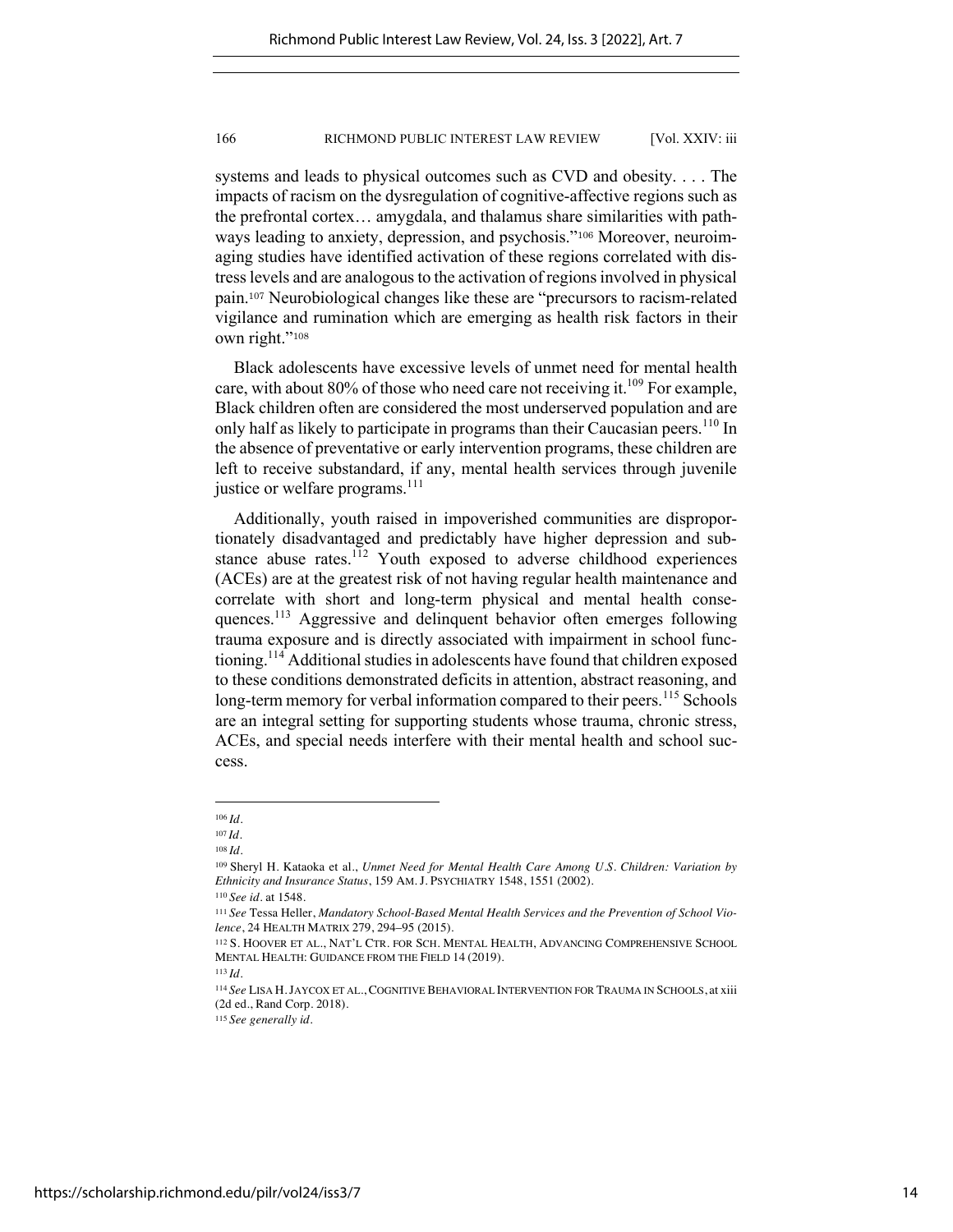Falahatpour: A Gardener's Tale: Confronting Racial Discrimination at the Inter

2021] THE INTERSECTION OF THE SCHOOL TO PRISON PIPELINE AND ADOLESCENT HEALTH 167

## III. INTERNALIZED RACISM: PSYCHOLOGICAL FUNCTIONING AND RISK BEHAVIORS IN BLACK YOUTH

Racism and poor mental health outcomes have long been correlated for Black individuals.<sup>116</sup> Lack of access to resources, low-quality services, and an understandable distrust in our healthcare system stack the barriers to treatment and prevention.<sup>117</sup> Black people have long been misdiagnosed with many psychiatric disorders rooted in racist origins to pathologize their behavior.<sup>118</sup>

The development of racial awareness in children of color poses a critical developmental challenge.<sup>119</sup> Children of color must somehow build a healthy self-concept, decrease psychological distress, and identify coping strategies in the face of racial discrimination that consistently undermine the actualization of their goals.<sup>120</sup> Merton's theory of anomie<sup>121</sup> argues that it is the disjunction between goals and legitimate means to attain those goals that leads an individual to innovate or participate in deviant or criminal activity.<sup>122</sup> Anomie is characterized by feelings of lack of control and hopelessness over life outcomes and develops when children perceive contradictions between opportunities in the larger society and actual opportunities in their own life experiences.123 Exposure to societal attitudes and stereotypes among children developing inference-making skills can foster negative perceptions about their own group.<sup>124</sup> This racial discrimination can increase low self-worth, increase self-consciousness, and decrease self-efficacy.125 These belief-systems deteriorate youth mental health at an especially vulnerable life stage and foster anger, depression, and symptoms of anxiety.<sup>126</sup> In adolescence, Black youth show greater awareness of social status conditions and are especially influenced by racial discrimination through personal experience or

<sup>116</sup> Paradies et al., *supra* note 8, at 17.

<sup>117</sup> *Id.* at 2.

<sup>118</sup>Abby Quirk, *Mental Health Support for Students of Color During and After the Coronavirus Pandemic*, CTR. FOR AM. PROGRESS (July 28, 2020), https://www.americanprogress.org/issues/education-k-12/news/2020/07/28/488044/mental-health-support-students-color-coronavirus-pandemic/.

<sup>119</sup> Sanders-Phillips, *supra* note 96. <sup>120</sup> *See* ALEGRÍA ET AL., *supra* note 47, at 7, 10.

<sup>121</sup>Christian Wickert, *Anomie Theory (Merton)*, SOZTHEO (Mar. 28, 2019), https://soztheo.de/theories-ofcrime/anomie-strain-theories/anomie-theory-merton/?lang=en. Merton's anomie theory is that most people strive to achieve culturally recognized goals. *Id.* The state of anomie is triggered when access is blocked to entire groups of people, resulting in deviant behaviors like rebellion, retreat, ritualism, and/or conformity. *Id.*

<sup>122</sup> *See id.*

<sup>123</sup> Sanders-Phillips, *supra* note 96.

<sup>124</sup> *Id.*

<sup>125</sup> *Id.*

<sup>126</sup> *Id.* at S180.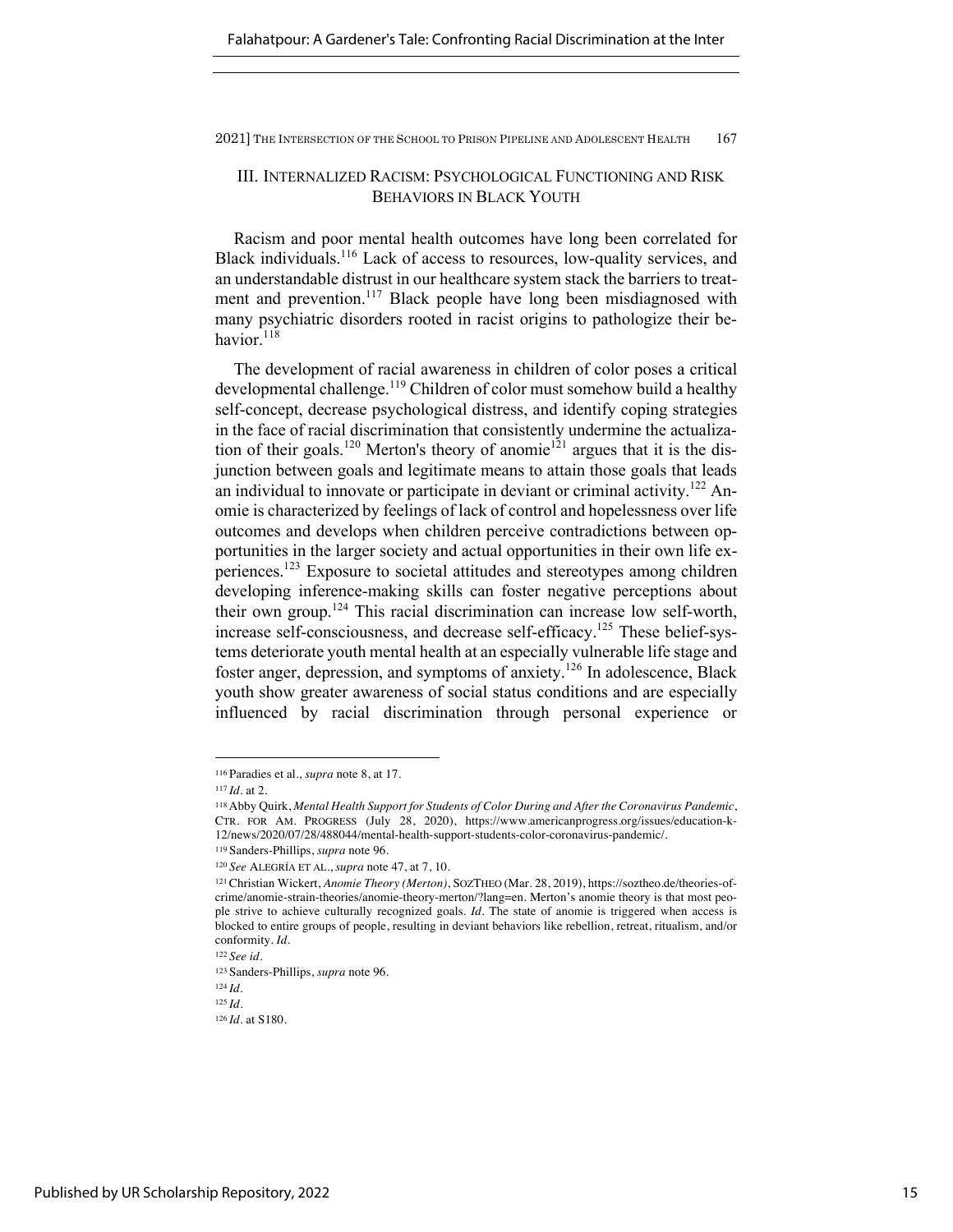observation.127 The realization of membership in a devalued social group carries the potential of feelings of extreme anger and anomie.<sup>128</sup> These experiences have enduring effects on mental and physical health into adulthood. Many public health researchers have argued that exposure to racial discrimination and social inequality creates a chronic biological challenge to human regulatory systems.<sup>129</sup> Various sampling schemes and methodologies have found consistent physiological reactivity and arousal, such as elevated heart rates and elevated blood pressure in response to racial discrimination.<sup>130</sup>

## IV. TOWARDS A BRIGHTER FUTURE: BEST PRACTICES

Schools are de facto mental health care providers for young people.<sup>131</sup> Many factors contribute to the school-to-prison pipeline, but schools play a key role in accelerating or intervening.<sup>132</sup> Schools can magnify the circumstances known to amplify development and education to minimize the burdens of adversity while opportunities are advanced.<sup>133</sup>

School personnel is uniquely positioned to know students, learn their history and family dynamics, and provide education and resources; doing so depends on building strong conditions for learning and addressing the students' social, emotional, and academic needs.<sup>134</sup> All school personnel from K-12 should have the knowledge and resources to assess and intervene, even if they are not trained, mental health professionals. Enhancing educators' and school leaders' professional capacity to create and sustain strong learning conditions is crucial to students' and society's well-being.<sup>135</sup>

## *A. Restorative Justice or Restorative Practices*

The U.S. Department of Education defines restorative justice ("RJ") practices as "non-punitive disciplinary responses that focus on repairing harm done to relationships and people, developing solutions by engaging all parties

<sup>127</sup> *See* Trent et al., *supra* note 26, at 2.

<sup>128</sup> *See id.* at 4.

<sup>129</sup> *See* Alissa Greenberg, *How the stress of racism can harm your health - and what that has to do with COVID-19*, PBS (July 14, 2020), https://www.pbs.org/wgbh/nova/article/racism-stress-covid-allostaticload/.

<sup>130</sup> Sanders-Phillips, *supra* note 96, at S179-S180.

<sup>131</sup> *See generally* Steve Jacob & Alberto Coustase, *School Based Mental Health: A De-Facto Mental Health System for Children*, 18 J. HOSP. MKTG. & PUB. RELS. 197 (2008).

<sup>132</sup> *See* Elise Cappella et al., *Enhancing Schools' Capacity to Support Children in Poverty: An Ecological Model of School-Based Mental Health Services*, 35 ADMIN. POL'Y MENTAL HEALTH 395, 397 (2008). <sup>133</sup> *See* Osher et al., *supra* note 64, at 51.

<sup>134</sup> *See id.* at 49.

<sup>135</sup> *See id.* at 48.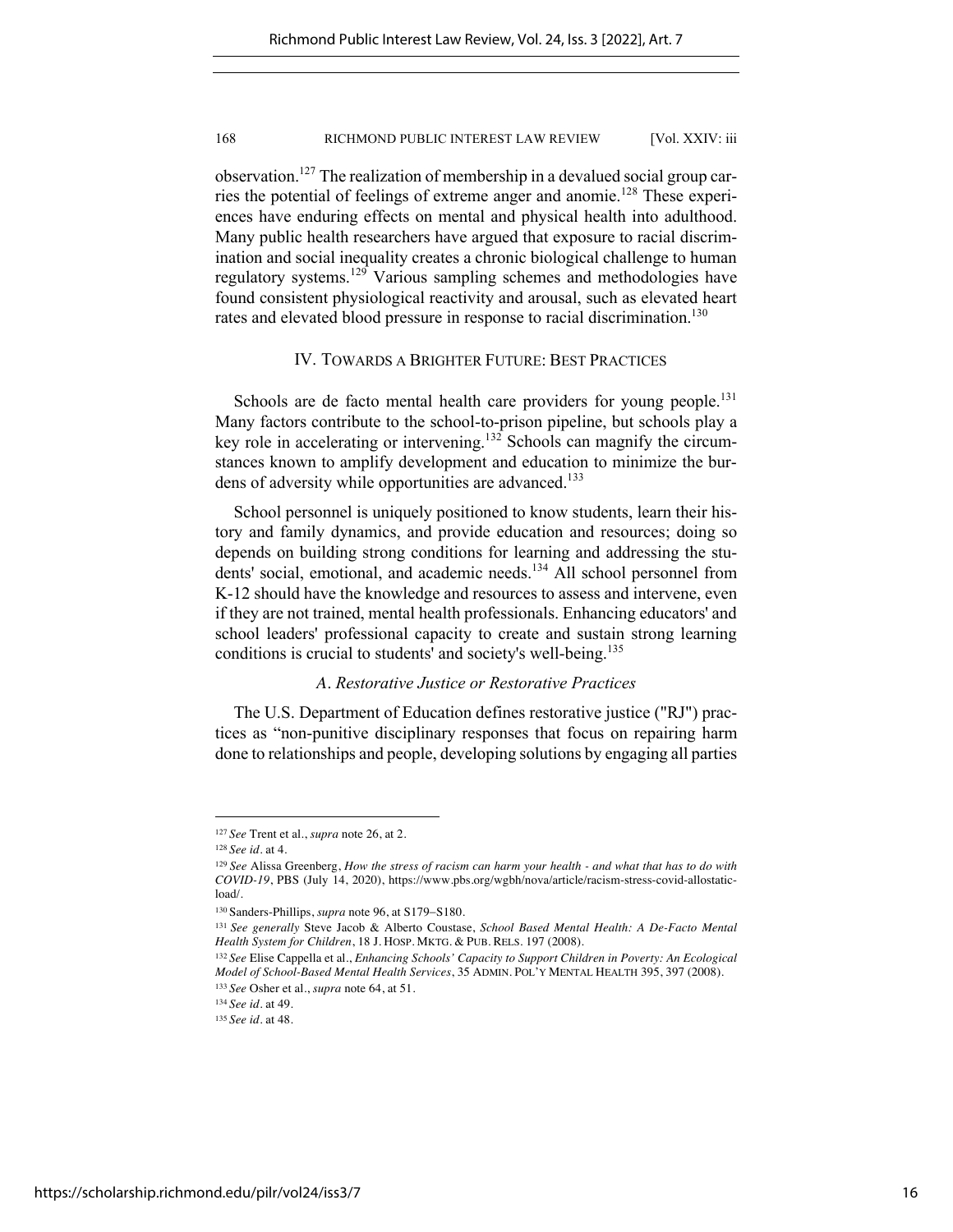affected by the harm and accountability."136 The RJ process involves the offender, victim, community (e.g., teachers, administrators, and other students), and a facilitator.<sup>137</sup> The practice proceeds in two steps: a facilitated dialogue about the harms and needs of all participants and a development plan for how all parties will contribute to repairing and preventing harm and restoring relationships.<sup>138</sup> Examples of successful RJ processes include peer mediation, class meetings, restorative circles, and community conferencing.139 Research has shown that RJ practices in schools are more effective than traditional punitive responses and reduce harmful behaviors.<sup>140</sup> Further, RJ practices mitigate racial disparities present in traditional discipline practices.<sup>141</sup> Reduction in punitive practice has been shown to create an overall positive school culture with higher academic success and lower dropout rates.<sup>142</sup>

## *B. School-wide Positive Behavior Interventions and Supports*

School-wide Positive Behavior Interventions and Supports ("PBIS") is an evidence-based three-tiered systems approach to supporting the social and emotional needs of all children.<sup>143</sup> More than 21,000 schools across the nation utilize PBIS.<sup>144</sup> Data from numerous studies have shown "improvements in disciplinary behavior, school climate, organizational health, student bullying behavior and peer victimization, and academic achievement."<sup>145</sup> Tier 1 practices establish a foundation of consistent, proactive support while presenting unwanted behaviors.<sup>146</sup> Tier 2 practices support students who are at risk for developing more serious behaviors before they begin.<sup>147</sup> Tier 3 consists of

<sup>136</sup> *See* U.S. DEP'T OF EDUC., GUIDING PRINCIPLES: A RESOURCE GUIDE FOR IMPROVING SCHOOL CLIMATE AND DISCIPLINE 24 (2014), https://www2.ed.gov/policy/gen/guid/school-discipline/guidingprinciples.pdf.

<sup>137</sup> TREVOR FRONIUS ET AL., WESTED JUST. & PREVENTION RSCH. CTR., RESTORATIVE JUSTICE IN U.S. SCHOOLS: AN UPDATED RESEARCH REVIEW 10 (2019).

<sup>138</sup> *Id.* at 5.

<sup>139</sup> *Id.* at 8.

<sup>140</sup> *Id.* at 17.

<sup>141</sup> *Id.* at 19.

<sup>142</sup> Claudia G. Vincent et al., *Effectiveness of Schoolwide Positive Behavior Interventions and Supports in Reducing Racially Inequitable Disciplinary Exclusion*, *in* CLOSING THE SCHOOL DISCIPLINE GAP: EQUITABLE REMEDIES FOR EXCESSIVE EXCLUSION 13, 16 (Daniel Losen ed., 2015) (referencing studies which suggest that implementation of SWPBIS results in less school discipline incidents and higher academic success).

<sup>143</sup> *See* Karen Elfner Childs et al., *The Relationship Between School-Wide Implementation and Supports and Student Discipline Outcomes*, 18 J. POSITIVE BEHAV. INTERVENTIONS 1, 1 (2015).

<sup>144</sup> *Id.* <sup>145</sup> *Id.*

<sup>146</sup> *See Tier 1: What is Tier 1 Support?,* CTR. ON PBIS, https://www.pbis.org/pbis/tier-1 (last visited Feb. 19, 2021).

<sup>147</sup> *Tier 2: What is Tier 2 Support?,* CTR. ON PBIS, https://www.pbis.org/pbis/tier-2 (last visited Feb. 17, 2021).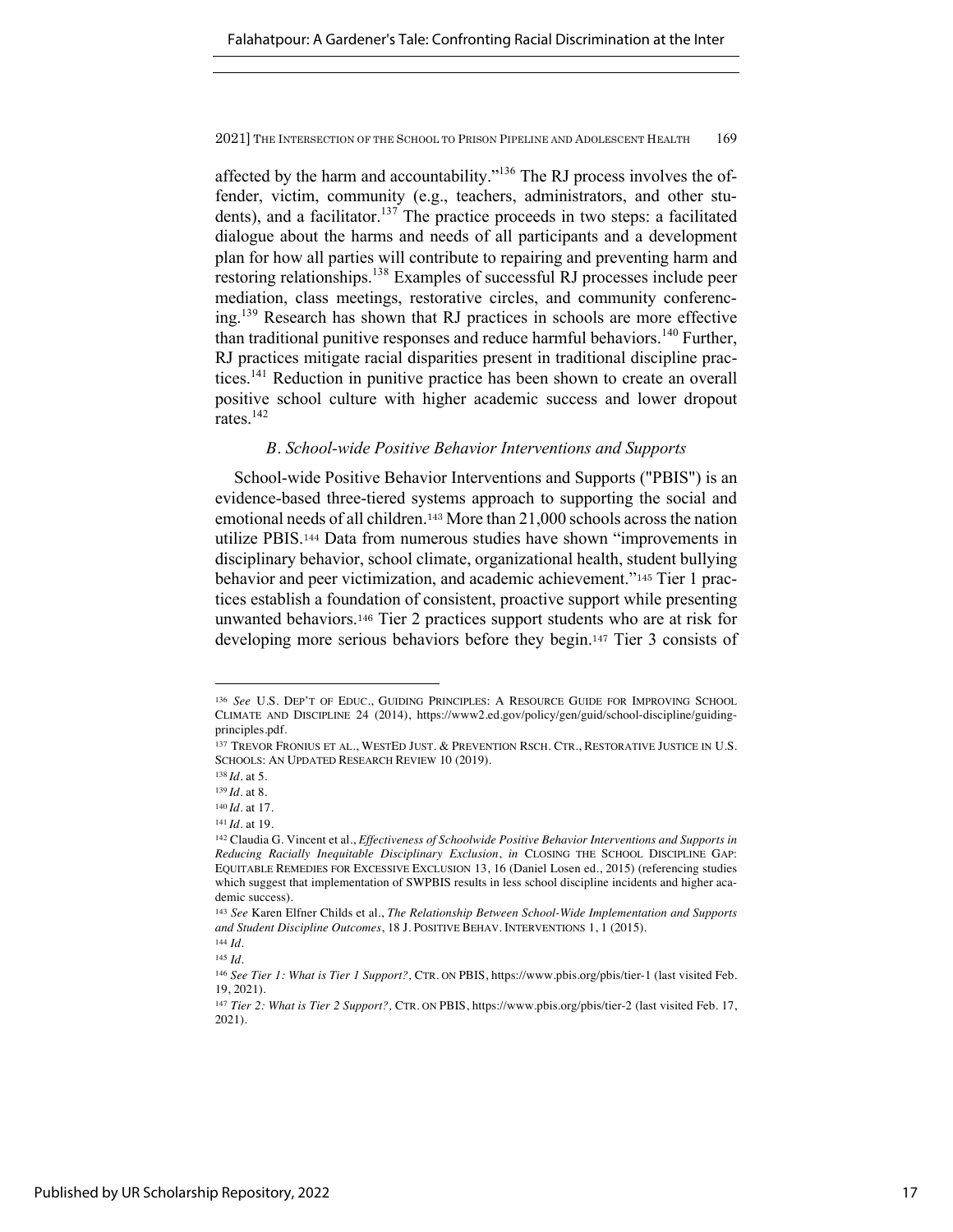higher intensity interventions for students at high risk and rely on assessments to determine student needs.<sup>148</sup>

#### *C. SEL and Racial Literacy*

Social-Emotional Learning ("SEL") specifically teaches students emotional and social skills in an academic setting.<sup>149</sup> SEL is the process through which children and adults apply the knowledge, attitude, and skill necessary to understand and manage a range of emotions, set and achieve goals, show and feel empathy, establish and maintain healthy relationships and make responsible decisions.<sup>150</sup> Research has shown that implementing SEL leads to a reduction in problem behaviors like physical aggression and disruption.<sup>151</sup> These, in turn, lead to an increase in academic achievement and graduation rates and a more positive attitude towards school.<sup>152</sup>

Research has shown that even in schools at various stages of implementing school-wide positive behavior supports, Black students were still over three times more likely than white students to be suspended for behavioral offenses.<sup>153</sup> Part of the reason for this disparity could be the shortage of traumainformed teachers of color. While educators from different racial, ethnic and social backgrounds can successfully teach low-income students of color, the disconnect occurs from a lack of understanding and separation from students' out-of-school lives.<sup>154</sup> For example, attributing poor school performance to deficient ability levels can result from misinterpretation of culturally specific behaviors. Further, the inability to establish a positive student relationship can lead to classroom discipline challenges. A vital component to SEL includes fostering racial literacy to understand racial dynamics to foster authentic inter-racial relationships.<sup>155</sup>

## *D. Trauma-Informed Care*

Trauma-informed care ("TIC") is a systematic way of responding to individuals who have a history of trauma and recognizing the role, presence, and

<sup>148</sup> *Tier 3: What is Tier 3 Support?,* CTR. ON PBIS, https://www.pbis.org/pbis/tier-3 (last visited Feb. 17, 2021).

<sup>&</sup>lt;sup>149</sup> What is SEL?, CASEL, https://casel.org/what-is-sel/ (last visited Feb 21, 2021).

<sup>150</sup> *Id.*

<sup>151</sup> Vincent, *supra* note 142, at 216.

<sup>152</sup> Roger Weissberg, *Why Social and Emotional Learning Is Essential for Students*, EDUTOPIA (Feb. 15, 2016), https://www.edutopia.org/blog/why-sel-essential-for-students-weissberg-durlak-domitrovich-gullotta.

<sup>153</sup> *See* Vincent, *supra* note 142, at 1.

<sup>154</sup> *Id.* at 17.

<sup>155</sup> Positive Action Staff, *The Five Social Emotional Learning (SEL) Core Competencies*, POSITIVE ACTION (Sept. 4, 2020). https://www.positiveaction.net/blog/sel-competencies.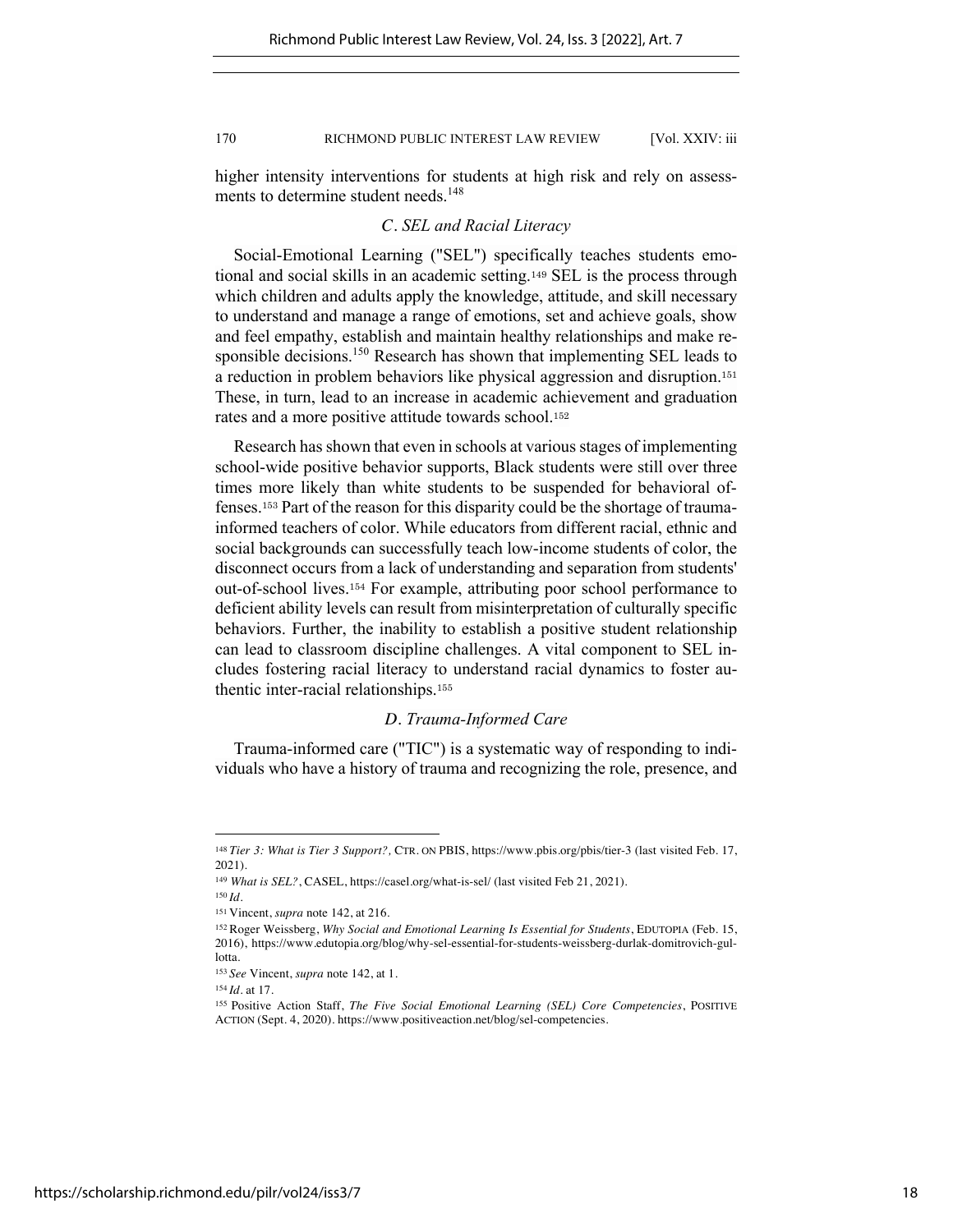effect from that trauma that is pervasive in the individual's life.<sup>156</sup> TIC addresses the impact of trauma and aims to be collaborative, supportive, and skill-based.<sup>157</sup> Three factors improve the ability of traumatized children to function: "(1) increasing the strength of parent-child/ surrogate caregiver relationships, (2) providing and improving cognitive skills, and (3) giving children the ability to self-regulate their attention, emotion, and behavior."<sup>158</sup> Close attention to each of these factors is important in considering how to best assist children in school and implement trauma-informed care processes. TIC programs must be applied to all children and not just those with trauma exposure. Classroom cohesion is correlated with achievement levels for all levels and produces less conflict and disorganization.<sup>159</sup> TIC will benefit all students and not only those who have been subject to ACEs or traumatic experiences.<sup>160</sup>

Childhood trauma activates elevated levels of stress hormones like cortisol and catecholamines which are responsible for the "fight or flight" response.<sup>161</sup> The stress response system's activation can lead to impulsive behaviors, emotional dysregulation, and limited executive functioning that perpetuate the SPP.<sup>162</sup> In 2016, the National Survey of Children's Health concluded that Black children are an overrepresented population of children with ACEs, and over six in every ten experience at least one ACE.<sup>163</sup> Generations of disinvestment in these communities expose and condition children at an early age to systems of race-based social inequity.<sup>164</sup> The fact that exposure to ACEs may be continued through intergenerational transmission of trauma is especially alarming. Intergenerational trauma is expressed in a variety of forms, including maladaptive socioemotional symptoms and poor health.<sup>165</sup> In fact, the magnitude of this "chain of risk" is so potent that some studies have even

<sup>156</sup> Ellen Yaroshefsky & Anna Shwedel, *Changing the School to Prison Pipeline: Integrating Trauma Informed Care in the New York City School System, in Collected Essays Impact: Threat of Economic Inequality*, N.Y. L. SCH. IMPACT CTR. PUB. SERV. L.J. 99, 105 (2015), https://scholarlycommons.law.hofstra.edu/faculty\_scholarship/918.

<sup>157</sup> *Id.*

<sup>158</sup> *Id.*

<sup>159</sup> *Id.* at 106. <sup>160</sup> *Id.*

<sup>161</sup> *See* Michael D. De Bellis & Abigail Zisk, *The Biological Effects of Childhood Trauma*, 23 CHILD & ADOLESCENT PSYCHIATRIC CLINICS N. AM. 185, 187 (2015).

<sup>162</sup> *See* Jonathan E. Sherin & Charles B. Nemeroff, *Post-traumatic Stress Disorder: The Neurobiological Impact of Psychological Trauma*, 13 DIALOGUES CLINICAL NEUROSCIENCE 263, 263-64 (2011).

<sup>163</sup> Vanessa Sacks & David Murphey, *The prevalence of adverse childhood experiences, nationally, by state, and by race or ethnicity*, CHILD TRENDS (Feb. 20, 2018), https://www.childtrends.org/publications/prevalence-adverse-childhood-experiences-nationally-state-race-ethnicity. <sup>164</sup> *See id.* 

<sup>165</sup> *See* Claudia Buss et al., *Intergenerational Transmission of Maternal Childhood Maltreatment Exposure: Implications for Fetal Brain Development*, 56 J. AM. ACAD. CHILD & ADOLESCENT PSYCHIATRY 373, 374 (2017).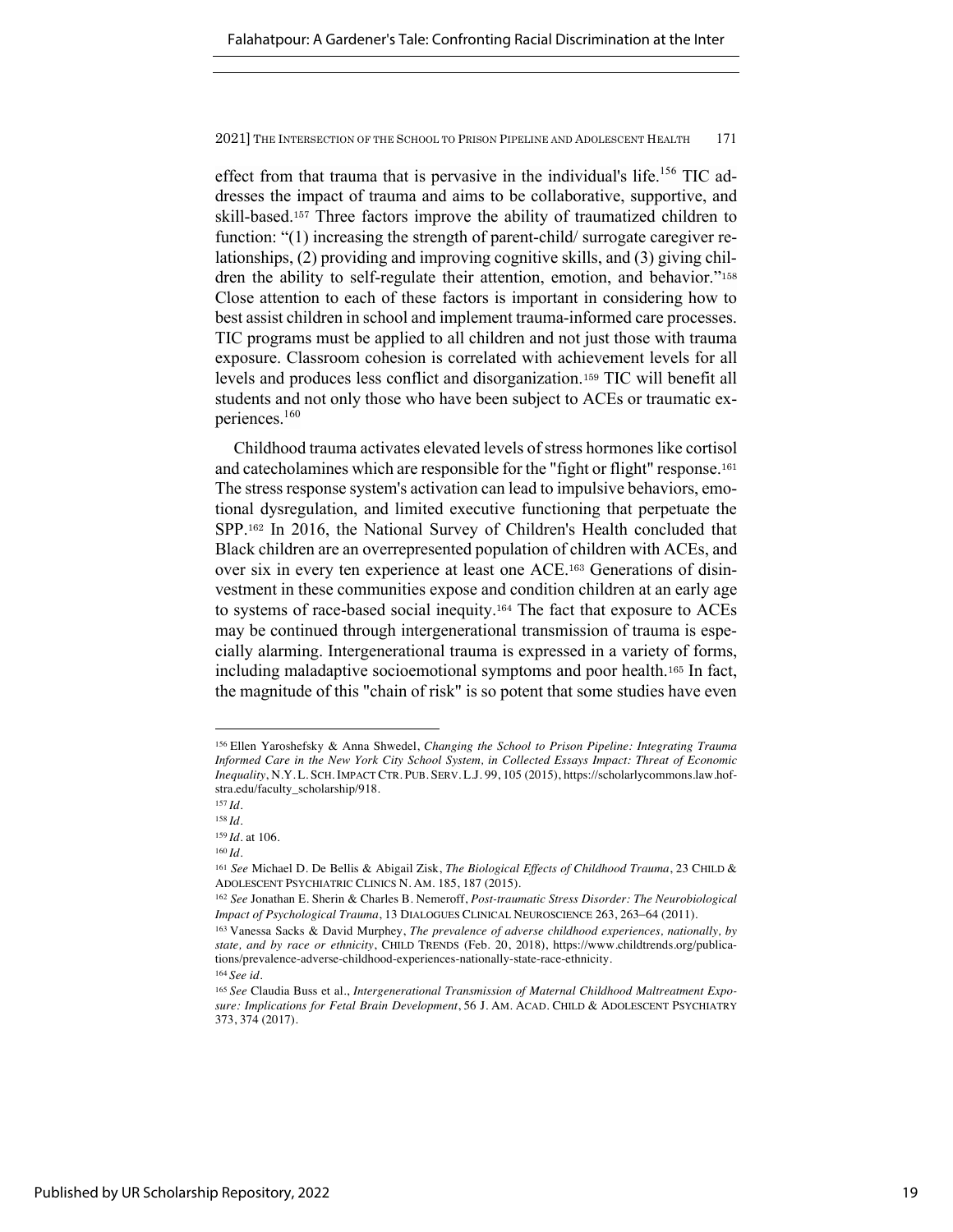indicated its impact before childbirth.<sup>166</sup> Countering the manifestation and perpetuation of race-based ACE's in the SPP requires an honest assessment of present-day inequities within the educational system.

## *E. Cultural Competency and Implicit Bias Training*

In 2007, the Virginia Department of Health released a resource manual for developing cultural competence. The Culturally Responsive Practices are divided into four critical levels: culturally responsive schools, culturally responsive educators, culturally responsive leadership, and culturally responsive pedagogy and teaching.<sup>167</sup> The four levels represent components of the educational system that can be transformed through culturally responsive practices to better serve students marginalized by race. Culturally responsive practices identify and situate student outcomes through an equity lens and are supported by culturally responsive pedagogies, identifying capacity building needs, and creating spaces for continuous community input and support.<sup>168</sup>

The unequal use of punitive discipline and zero-tolerance policies can easily be attributed to both conscious and unconscious racial bias of teachers, administrators, SROs, and other school personnel.<sup>169</sup> Students of color are often victims of pervasive implicit racial biases and decisions related to school discipline.<sup>170</sup> The ramifications of these disparities, such as the schoolto-prison pipeline, can have considerable negative consequences that affect students' overall life trajectories.<sup>171</sup>

#### **CONCLUSION**

The study of inequality in education and health has grown rapidly with a focus on quantifying the extent of the problem, identifying causal mechanisms, and developing and implementing interventions to eliminate the disparities. Even so, inequities persist and the health of Black children and adolescents highlights the intersection of various forms of inequality. The developing minds of children are shaped by the different settings in which they live and interact.<sup>172</sup> All students are more likely to thrive in safe, caring,

<sup>166</sup> *See, e.g.*, *id.*

<sup>167</sup> *See Cultural Competence*, VA. DEP'T OF EDUC., https://www.virginiaisforlearners.virginia.gov/cultural-competence/ (last visited Feb. 25, 2021).

<sup>168</sup> *Id.*

<sup>169</sup> *See* Thomas Morris, *Implicit Bias and the School to Prison Pipeline*, 15 ESSAI 87, 89 (2017). <sup>170</sup> *See id.*

<sup>171</sup> CHERYL STAATS, IMPLICIT RACIAL BIAS AND SCHOOL DISCIPLINE DISPARITIES: EXPLORING THE CONNECTION 1-2 (2014).

<sup>172</sup> *See* Kendra Cherry, *How Experience Influences Child Development*, VERYWELLMIND (Nov. 27, 2019), https://www.verywellmind.com/experience-and-development-2795113.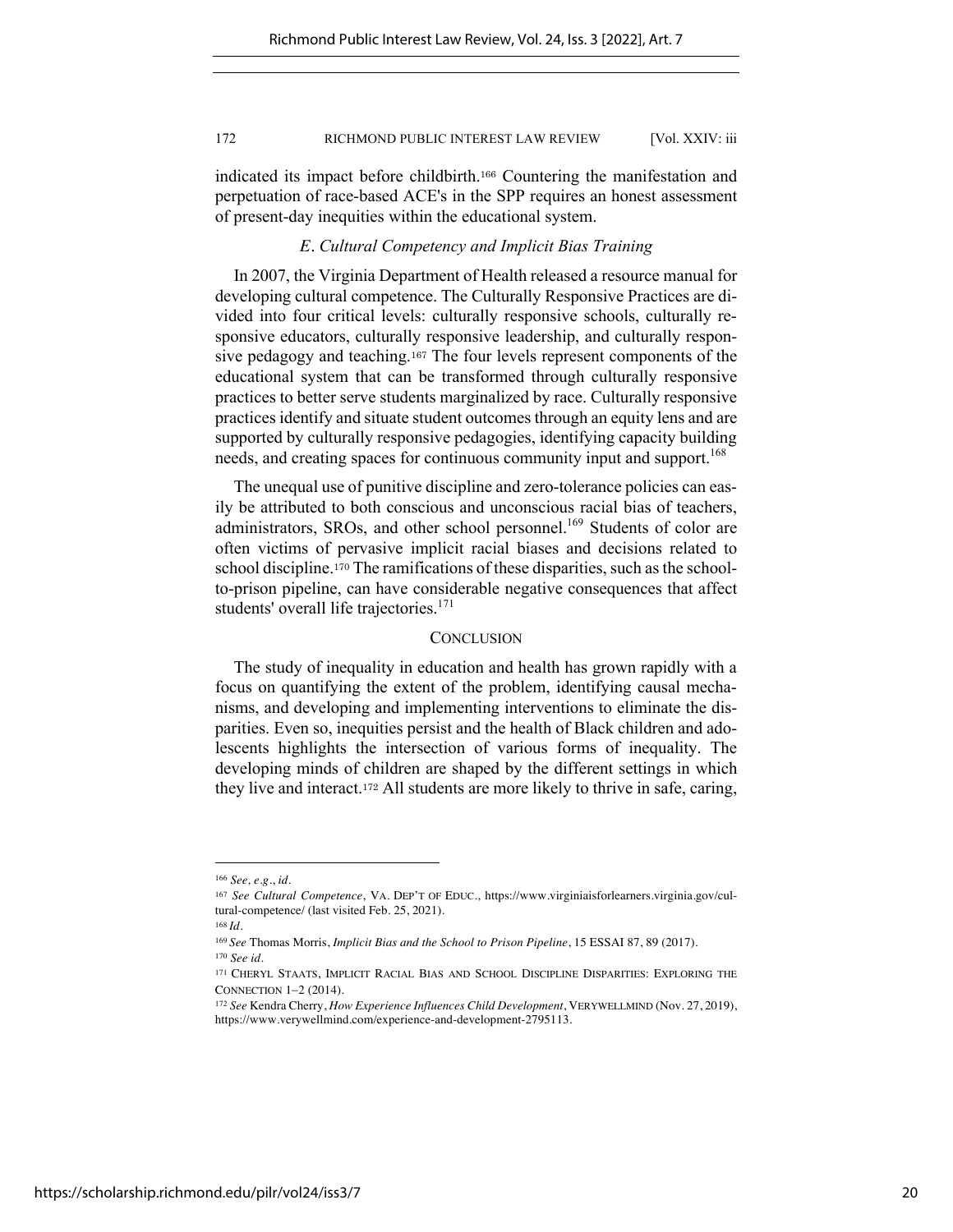positive, and engaging learning environments.<sup>173</sup> Greater investment in public health and a deeper understanding of what is fueling racial health disparities will help reduce the health and achievement gaps perpetuating the school-to-prison pipeline. Providing young children with healthy environments in which they can grow is not only essential for their development but their long-term health. By acknowledging the consequences of racial discrimination and addressing these inequalities through interventions and prevention programs, we can foster empowerment and behavioral changes in Black youth. Society will suffer in the future if today's youth are not given the proper resources, and opportunities needed to thrive in society.

<sup>173</sup> *See* Caroline Waldman, *Four Elements for Creating a Positive Learning Environment*, ALL. FOR EXCELLENT EDUC. (Nov. 7, 2016), https://all4ed.org/four-elements-for-creating-a-positive-learning-environment/; *see also* Becton Loveless, *Strategies for Building a Productive and Positive Learning Environment*, EDUC. CORNER, https://www.educationcorner.com/building-a-positive-learning-environment.html (last visited Feb. 15, 2021).